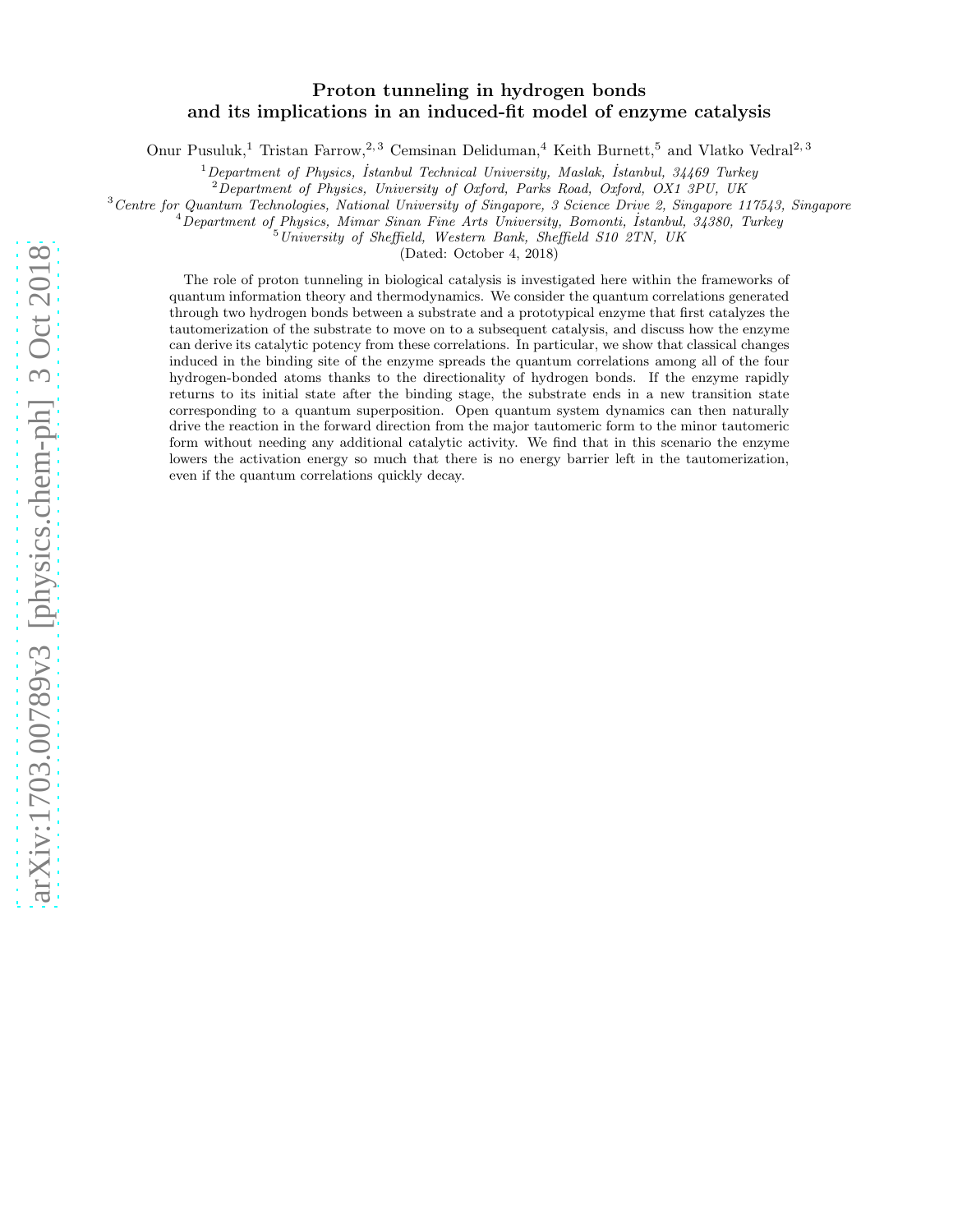# I. Introduction

An enzyme is a macromolecule that catalyzes one or more specific biological reactions without being consumed. Each reactant molecule that an enzyme acts upon is known as a substrate of this enzyme. The conversion of the substrate to one or more products involves the formation of unstable intermediate structures called transition states, while uncatalysed reactions can not occur at fast-enough rates because of the high energies of these molecules. Enzymes accelerate such slow-rate reactions by lowering the energy required to form the transition state in several ways[[1, 2\]](#page-13-0), e.g. by destabilizing the substrate, by stabilizing the transition state, or by leading the reaction into an alternative chemical pathway.

Enzymes must first recognize their specific substrates before moving on to catalyze the associated reactions. The favoured model for the enzyme and the substrate interaction is the induced-fit mechanism[[3, 4\]](#page-13-0), which enhances the recognition specificity in a noisy environment[[5\]](#page-13-0). This model states that although initial intermolecular interactions are weak, they trigger a continuous conformational change in the binding site of the enzyme. This provides the structural complementarity between the enzyme and the substrate, in the manner of a lock and key. The catalytic site of the enzyme then accelerates the intermolecular conversion.

Another mainstream model for the enzyme - substrate interaction is the conformational selection [\[6](#page-13-0), [7\]](#page-13-0). This model states that the enzyme exists in an equilibrium between the active and inactive conformations until the incoming substrate binding. Then, the intermolecular interaction stabilizes the active conformation of the enzyme. Unlike the induced-fit model, the conformational change upon the substrate binding is not so significant in the conformational selection model. However, it is still of importance in the catalytic activity of the enzyme.

Enzymes are divided into six major classes depending on the type of chemical reaction they catalyze: oxidoreductases, transferases, hydrolases, lyases, isomerases, and ligases. The role of proton tunneling in enzyme catalysis has been investigated so far particularly focusing on the class of oxidoreductases that oxidize a substrate by transferring its hydrogen (H) to an acceptor molecule through intermolecular H-bonds.

According to the kinetic isotope effects studies, observed rates of several enzyme-catalyzed oxidoreduction reactions cannot be explained solely in terms of a semi-classical transition-state theory without a quantum-mechanical correction forthe tunneling of H species  $[8-15]$ . Moreover, a number of different studies, including the kinetic isotope experiments [[11, 12](#page-13-0)], molecular dynamic simulations[[16–18\]](#page-13-0), quantum mechanical molecular mechanics calculations[[19–23\]](#page-13-0), and qualitative quantum rate models [\[24\]](#page-13-0) give prominence to the role of the conformational change in promoting tunneling.

Conversely, some experimental tests using artificial catalysts[[25\]](#page-13-0) and realistic simulations based on path integral formulation[[26–31\]](#page-14-0) suggest that quantum tunneling in some oxidoreductase (and also lyase) enzymes does not enhance reaction rates sufficiently enough to be regarded as catalytic. Hence, the role of tunneling of H species in catalytic reactions is still open to debate[[32–34\]](#page-14-0).

The debate summarized above generally focuses on the enzymatic reactions that involve a proton transport between carbon atoms, rather than the nitrogen or oxygen atoms that are expected to form H-bonds strong enough to show a quantum character. Also, the conformational changes of the enzymes are usually considered in the context of conformational selection model rather than the induced-fit model that requires a significant change in the conformation. We extend the present debate to include strong H-bonds and large conformational changes by taking into account the tautomerization reactions in which protons are relocated inside the substrate molecules.

A special subclass of structural isomerases known as the tautomerase superfamily is normally responsible for the tautomerization reactions. The reactions catalyzed by the known members of this superfamily usually involve proton transport from and/or to a carbon atom [\[35](#page-14-0)] too. However, neither the nature of tautomerization nor its role in biocatalysis is limited to tautomerase activity. In particular, tautomerization of nucleotides occurs generally via proton transfer between nitrogen and oxygen atoms, and is also in charge of the initial stages of various bio-catalyzed reactions.

Exchange of protons is likely between the carbonyl and/or amino groups of nucleotides and solvent molecules. Thus, a single nucleotide can exist in many tautomeric forms due to the solvent-mediated tautomerization. One of these forms predominates under physiological conditions and is called the major tautomer. However, tautomeric preferences of different enzymes may be also different, i.e., whereas the major tautomeric form of a nucleotide is the substrate of an enzyme, another enzyme may require one of the possible minor tautomeric forms of the same nucleotide. As an example, to prevent point mutations, members of the transferase class of enzymes that drive DNA replication should ensure that each thymine nucleotide exists in its major tautomeric form during catalytic activity. On the other hand, the DNA repair enzyme Nei-like 1, a member of hydrolase class of enzymes, converts thymine glycol nucleotides to minor tautomeric forms during the substrate binding stage, and this tautomerization gives rise to a more efficient catalytic activity[[36\]](#page-14-0). Moreover, nucleotide tautomerization also plays a direct role in a number of different functions of RNA enzymes [\[37](#page-14-0)].

In addition to the likelihood of quantum H-bonds in nucleotide tautomerization and its importance in biological functions, the induced-fit mechanism also appears to be common in nucleotide recognition[[38–42\]](#page-14-0).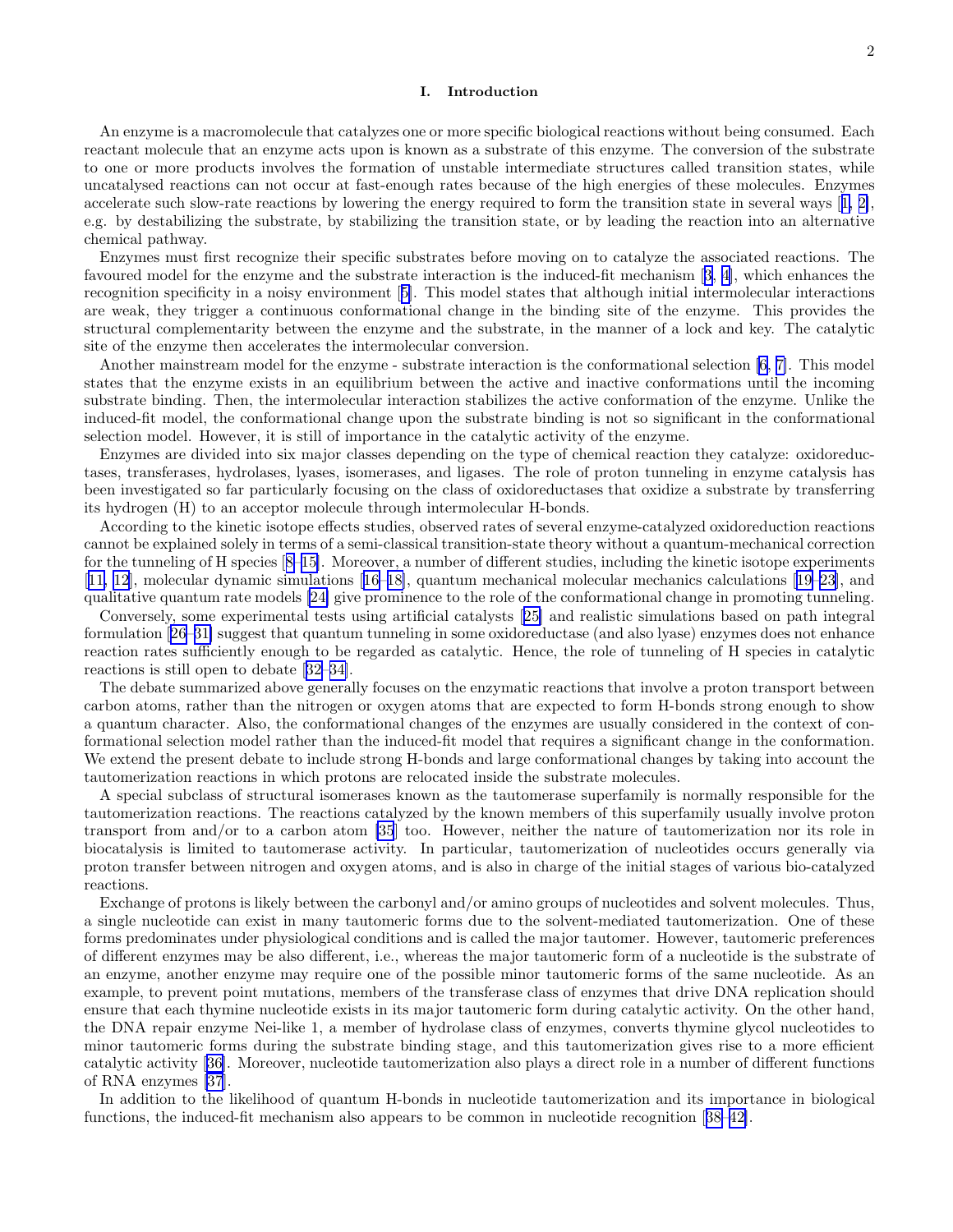#### II. Model and Methods

<span id="page-2-0"></span>We examine a generic molecular recognition event in which two quantum H-bonds are formed between the substrate and a multifunctional enzyme that requires the tautomerization of the substrate to execute a different biological function which is outside the scope of the paper. Consistent with the induced-fit model, we allow a significant conformational change in the binding site of the enzyme. Then, we approach the problem of proton motion in these H-bonded system using the tools of quantum information theory where correlations are routinely regarded as a resource for specific tasks. Although the binding site is reshaped in a fully classical way, we find that this classical motion increases the quantum correlations in the intermolecular H-bonds and spreads them among all of the four H-bonded atoms. Finally, we discuss the possibility of using these quantum correlations as a resource for the tautomerization of the substrate in the first catalytic stage of multi-step enzyme catalysis.

#### A. Biological scenario



FIG. 1. A substrate (S), transition state structure  $(S^{\dagger})$ , and product  $(P)$  in a generic tautomerization reaction. S and P are constitutional isomers. Although the intermolecular conversion from S to P is nothing more than the movement of a proton from  $X_1$  to  $X_2$ , a more reactive intermediate  $(S^{\ddagger})$  is involved in the reaction. Since  $S^{\ddagger}$  corresponds to a saddle point on the potential energy surface, the spontaneous tautomerization occurs very slowly.

We consider a generic nucleotide existing in its major tautomeric form as the substrate  $(S)$  in a putative tautomerization event as shown in Fig. 1. Here, S is converted to a product (P) that corresponds to a minor tautomeric form of the molecule originating from the relocation of a proton from one electronegative atom/group  $(X_1)$  to another  $(X_2)$  like oxygen or nitrogen. A direct relocation due to the tunneling is not possible because of the large bond angle  $\phi_{12} \equiv \angle H X_1 X_2$ . Thus, the molecule undergoes a conformational change resulting in an unstable intermediate structure denoted by  $S^{\ddagger}$ . This new conformation of the molecule allows a bond angle smaller than  $\pi/2$  that facilitates orbital interactions and proton tunneling between  $X_1$  and  $X_2$ . However, as  $S^{\ddagger}$  corresponds to the highest potential energy along the reaction coordinate, this tautomerization reaction is not likely to occur on its own.

In aqueous solution, water molecules can mediate the interconversion from S to P in a two-step reaction consisting of subsequent protonation and deprotonation processes. If a proton-donating water molecule interacts with  $X_2$  first, a cation intermediate  $S^{\ddagger}_{+}$  precedes the P. Otherwise, the water-mediated reaction involves the formation of an anion intermediate  $S^{\ddagger}_{-}$ . However, P is expected to be rapidly converted back to S in both cases. Hence, the probability of P in the equilibrium should not be high enough for an enzyme that requires P to initialize its catalytic function.

Conversely, consider now the enzyme-catalyzed tautomerization during a generic induced-fit recognition event where two H-bonds are formed between the enzyme  $(E)$  and S (Fig. [2\)](#page-3-0). The atoms/molecules  $X_3$  and  $X_4$  that participate in this intermolecular interaction are continuously tilted by the interaction until the bond angles  $\phi_{13}$  and  $\phi_{42}$  reach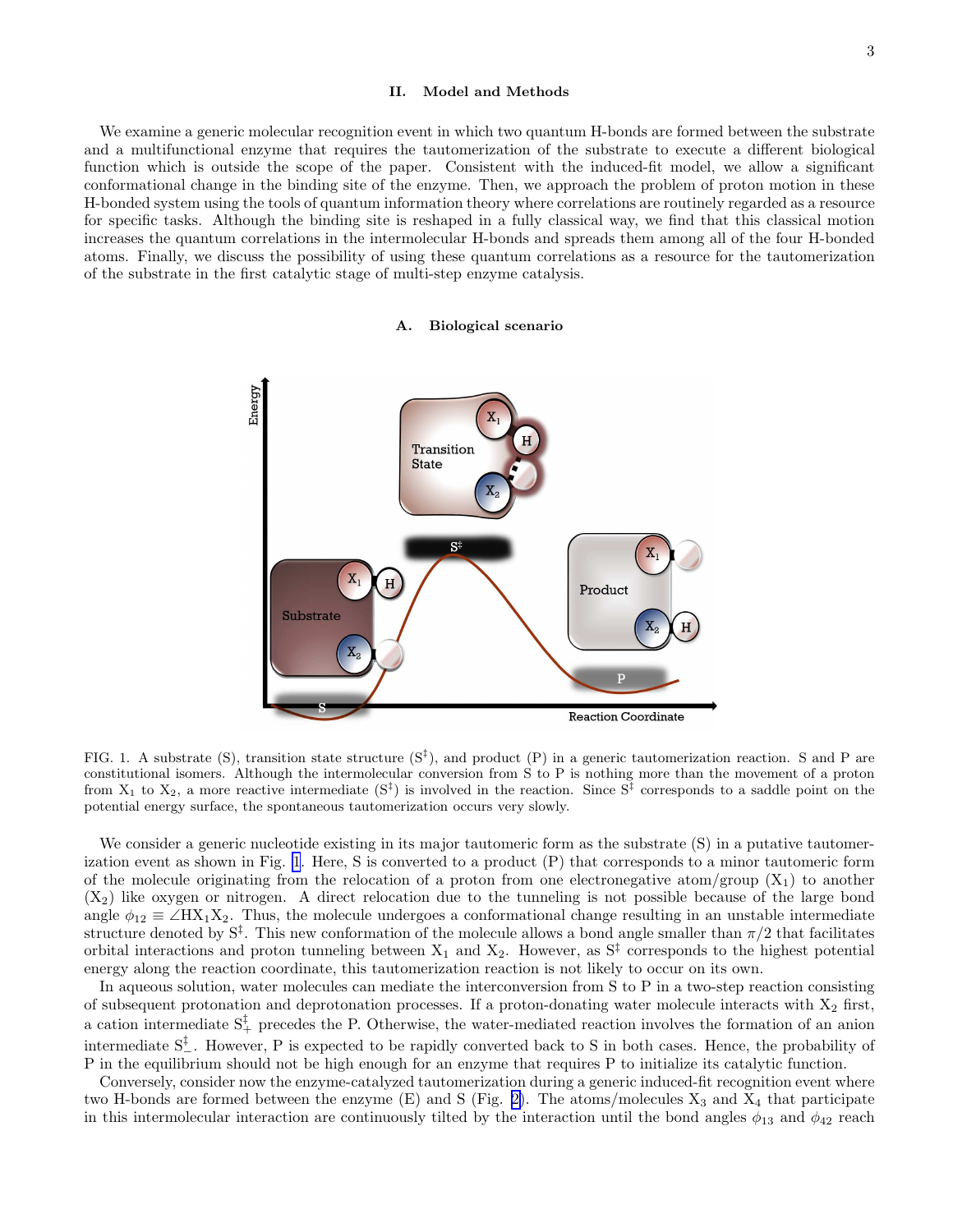<span id="page-3-0"></span>

FIG. 2. The generic induced-fit model under consideration. (a) Hypothetical interaction where two intermolecular H-bonds are formed between an enzyme and the substrate. (b) Changes occur in the binding site of the enzyme in accordance with the induced-fit model. Note that not only  $\phi_{13}$  and  $\phi_{42}$ , but also  $\phi_{43}$  becomes smaller.

to the values that maximize the strength of intermolecular H-bonds. We assume here that (i) the binding site of E returns back to its initial configuration at end of the first catalytic stage and (ii) the following second catalytic stage cannot be initialized unless S is converted to P before that moment.

We can comprehend time-scales associated with the conformational transitions of the enzyme's binding site by using the following analogy. We visualize an imaginary spring that connects the unoccupied and the occupied proton locations near  $X_3$  and  $X_4$  in the binding site (see Fig. 2-a). The first conformational change that occurs according to the induced-fit mechanism (Fig. 2-b) corresponds to the compression of the spring, whereas the second conformational change that returns the enzyme back to its native conformation corresponds to the extension of the spring. Note that there is a close relationship between the first conformational change and the binding energy of intermolecular H-bonds: the initial binding energy of weak intermolecular H-bonds triggers the first conformational change that in turn increases the strength and the binding energy of H-bonds. Thus, the binding energy should be visualized as an external force exerted on the spring that is responsible for the compression of the spring from its equilibrium length, as it increases with compression. However, the deformation of the enzyme's conformation stops at the end of the binding stage, which means that the compression of the spring should come to an end at this point. This can be provided only by a restoring force that applies to the spring and quantifies the enzyme's tendency to return back to its initial state. This restoring force should be initially smaller but increases faster than the external force during compression. That is to say, the spring under consideration is a nonlinear spring that hardens as it is compressed. In this case, the compression of the spring constantly decelerates and finally stops when the restoring force becomes equal to the external force.

The enzyme - substrate complex does not become frozen after the binding stage. Instead, the molecules decouple from each other and the enzyme undergoes the second conformational change. This corresponds to the point when the external force exerted on the spring disappears and the spring immediately starts to extend to reach its equilibrium length. The extension motion is rapid compared to the preceding compression as the net force that drives the process is not the difference between the external and restoring forces but the restoring force itself. Thus, it is plausible to describe the conformational change that decouples the binding site of the enzyme from the substrate and converts it back to the initial state on a time-scale  $\tau_2$  that is much smaller than time-scale  $\tau_1$  over which the enzyme - substrate complex reaches the optimum intermolecular binding energy.

# B. Physical model

# 1. Motion of the proton between two atoms/molecules

The locations between which the proton tunnels back and forth can be regarded as the sites of an interaction network in such a way that each site  $j = \{1, 2\}$  is associated with the bonding orbital  $\sigma_{X_i-H}$  (Fig. [3](#page-4-0)-a). Then the proton is expected to move from one site to another in accordance with the Hamiltonian

$$
H_{HB} = \sum_{j=1}^{2} W_j \,\hat{n}_j - J_{12}(a_1^{\dagger} a_2 + a_1 a_2^{\dagger}) + V_{12} \,\hat{n}_1 \hat{n}_2 + \lambda_{12} \,\mathbb{I}_{12},\tag{1}
$$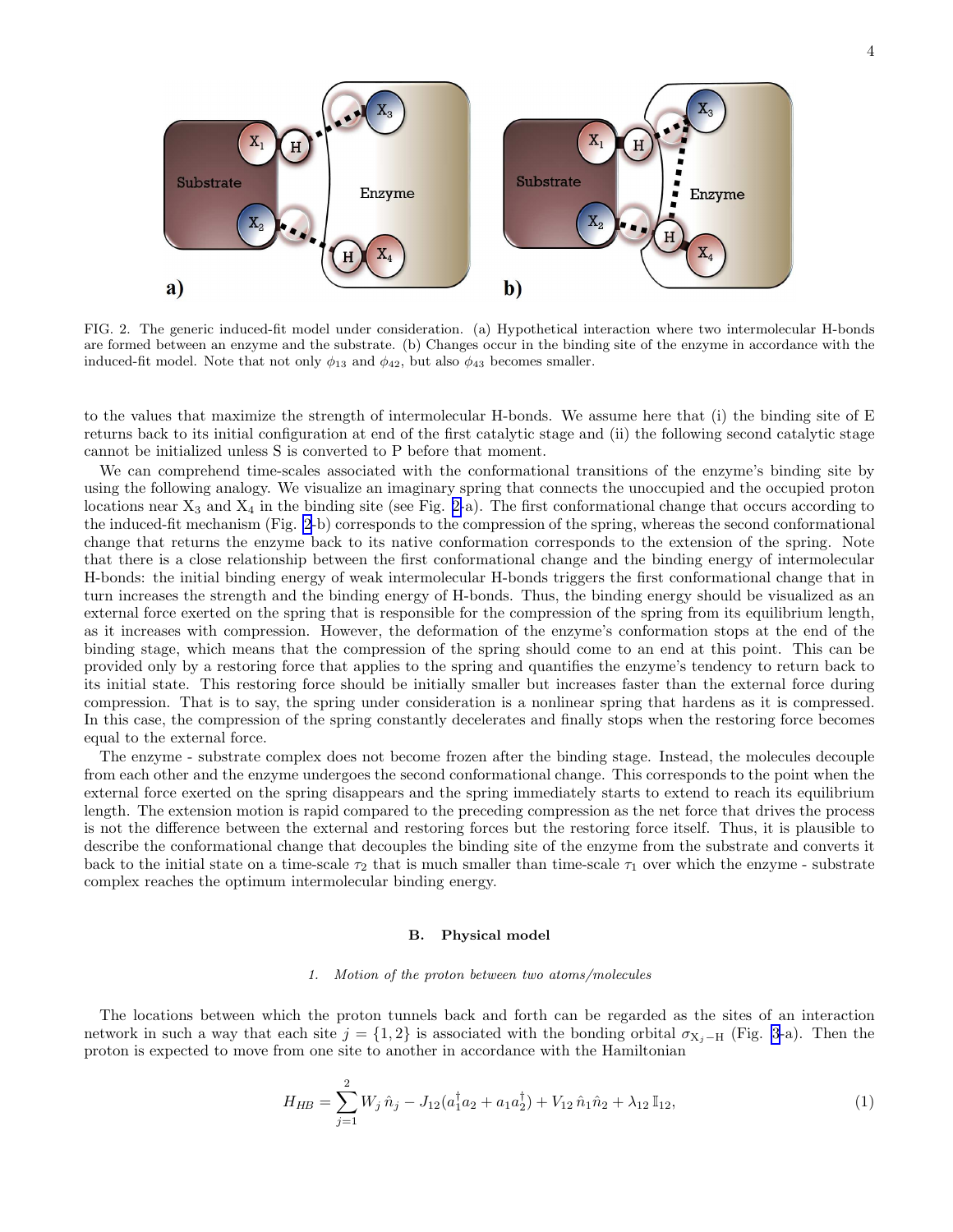<span id="page-4-0"></span>

FIG. 3. Definition of H-bonding. (a) A simple depiction of the H-bonded atoms/groups  $X_j$ . When the proton of the H atom resides at location  $j = \{1, 2\}$ ,  $X_j$  is called the proton-donor. (b) Elongation of the covalent bond between the H atom and the proton-donor (solid black stick) is an indicator of a H-bond (dashed black line). Due to intermolecular orbital interactions, the proton tunnels back and forth through the H-bond as shown by the two-sided arrow.

where  $\hat{n}_j = a_j^{\dagger} a_j$  is the proton number operator at site j,  $a_j^{\dagger}$  and  $a_j$  are respectively proton creation and annihilation operators that obey the fermion anticommutation relations. On-site energy  $W_j$  can be taken to be the total potential felt by a proton at jth site.  $J_{12}$  stands for the orbital interactions that drive proton tunneling.  $V_{12}$  is introduced to penalize the case in which there is one proton at each site.  $\lambda_{12}$  is a constant responsible for the total intermolecular interactions between  $X_1$  and  $X_2$ .

Each of the coefficients in Eq.([1\)](#page-3-0) exhibits a different functional dependence on geometric parameters such as the length of the single  $X_j$ –H covalent bond  $(r_j)$ , the separation between  $X_1$  and  $X_2$   $(R_{12})$  and the angle  $(\phi_{12} \equiv \angle H X_1 X_2)$ . The key coefficient here is the hopping constant  $J_{12}$ . Its functional dependence on the geometric parameters can be written in a similar way to the coupling constant of diabatic state models [\[43](#page-14-0), [44\]](#page-14-0) as:

$$
J_{12} = J_0 \cos(\phi_{12}) \frac{R_{12} - r_1 \cos(\phi_{12})}{\sqrt{R_{12}^2 + r_1^2 - 2R_{12}r_1 \cos(\phi_{12})}} e^{-b_0(R_{12} - R_0)}, \tag{2}
$$

where  $J_0$ ,  $b_0$ , and  $R_0$  depend on the chemical identities of  $X_1$ ,  $X_2$  and their environment. This functional dependence guarantees the directionality that is a critical property of H-bonds.  $J_{12}$  becomes  $J_0 e^{-b_0(R_{12}-R_0)}$  for linear H-bonds and decreases slightly by the increase of  $\phi_{12}$ . When  $\phi_{12}$  reaches to the value of  $\pi/2$ , it vanishes and the proton can not tunnel between  $X_1$  and  $X_2$  anymore even if the separation  $R_{12}$  is sufficient for the formation of a quantum H-bond. However, it is important to note that our results in this study do not require the exact form given in (2). The only requirement is that  $J_{12}$  should be non-zero at small bond angles, and should vanish when the bond angle becomes larger.

To obtain a pseudo-spin Hamiltonian by preserving the anti-commutation relations, we apply the Jordan-Wigner transformationto  $a_j$ ,  $a_j^{\dagger}$ , and  $\hat{n}_j$  in ([1\)](#page-3-0) with the convention for Pauli z operator that  $\sigma_z^{(j)} = |0_j\rangle\langle0_j| - |1_j\rangle\langle1_j|$ . Then, we arrive at a two-spin Heisenberg XXZ model under one homogeneous and one inhomogeneous magnetic field,

$$
H_{HB} = J_x(\sigma_x^{(1)} \otimes \sigma_x^{(2)} + \sigma_y^{(1)} \otimes \sigma_y^{(2)}) + J_z \sigma_z^{(1)} \otimes \sigma_z^{(2)} + (B+b) \sigma_z^{(1)} + (B-b) \sigma_z^{(2)} + \tilde{\lambda}, \tag{3}
$$

with parameters  $J_x = -J_{12}/2$ ,  $J_z = V_{12}/4$ ,  $\tilde{\lambda} = \lambda_{12}+(2W_1+2W_2+V_{12})/4$ ,  $B = -(W_1+W_2+V_{12})/4$ ,  $b = -(W_1-W_2)/4$ . The eigensystem of this pseudo-spin Hamiltonian can be written in an increasing order of eigenvalues as:

$$
\begin{cases}\ne_1 = -J_z - 2\sqrt{b^2 + J_x^2} + \tilde{\lambda}, & |e_1\rangle = (\eta_-|01\rangle + |10\rangle)/(1 + \eta_-^2)^{\frac{1}{2}}, \\
e_2 = -J_z + 2\sqrt{b^2 + J_x^2} + \tilde{\lambda}, & |e_2\rangle = (\eta_+|01\rangle + |10\rangle)/(1 + \eta_+^2)^{\frac{1}{2}}, \\
e_3 = -2B + J_z + \tilde{\lambda}, & |e_3\rangle = |11\rangle, \\
e_4 = +2B + J_z + \tilde{\lambda}, & |e_4\rangle = |00\rangle,\n\end{cases}\n\tag{4}
$$

where  $\eta_{\pm} = (b \pm \sqrt{b^2 + J_x^2})/J_x$ . The ground state  $|e_1\rangle$  is just a two-qubit representation of the state  $\alpha |X_1 - H \cdots$  $X_2$  +  $\beta |X_1 \cdots H-X_2\rangle$  that describes a generic H-bond. Unlike the one-qubit representation of the same state that is used in the spin-boson and the diabatic states models found in the literature, this two-qubit representation can investigate quantum correlations such as entanglement and discord generated in H-bonds. This is an advantage of our quantum informational perspective that stands to yield new insights since there is a high amount of correlations in biomolecular interactions and quantum physics is better suited to describe all correlations contained in a complex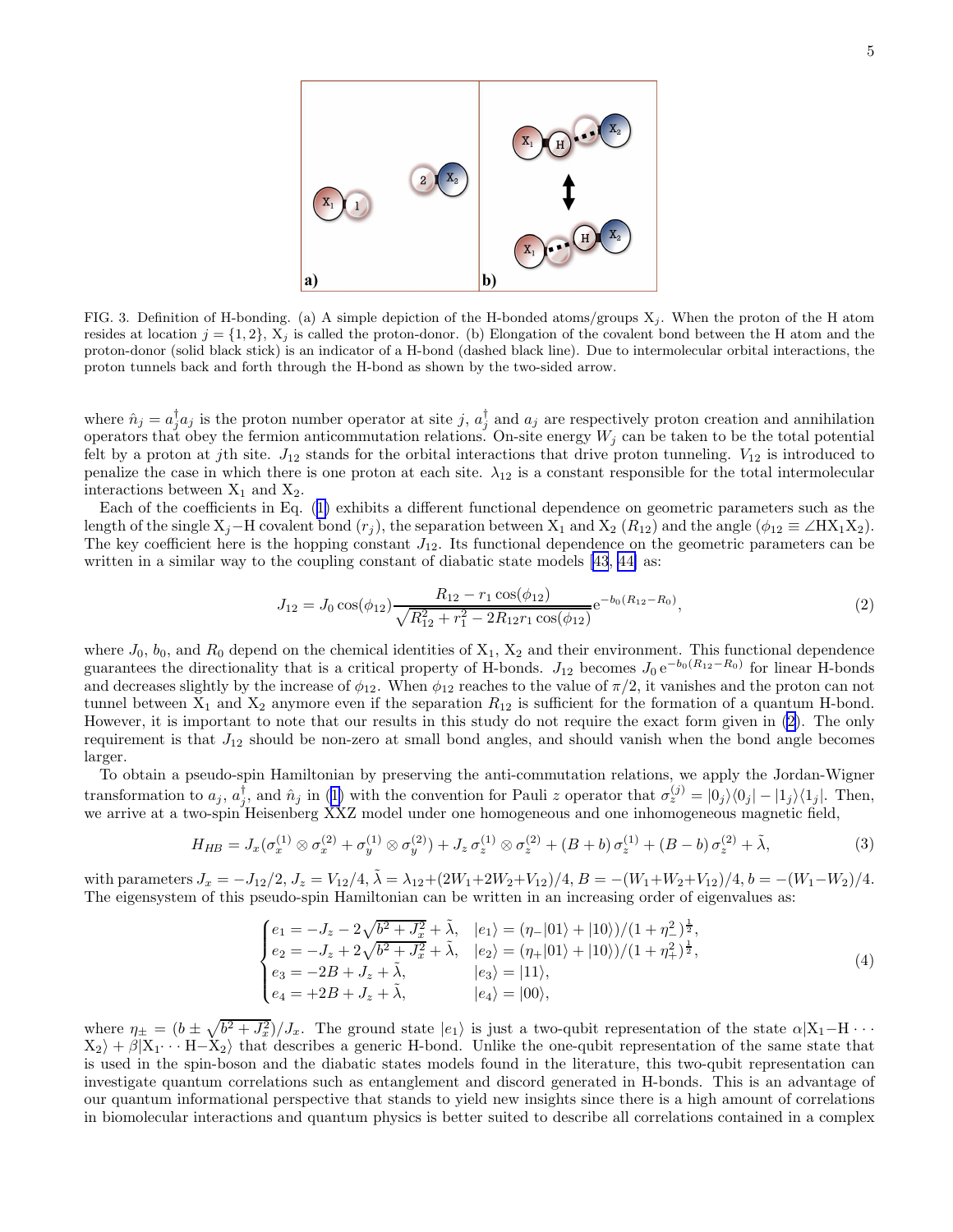<span id="page-5-0"></span>system in a rigorous way [\[45\]](#page-14-0). Also, the ground state energy  $e_1$  goes to the expected energy of a classical bond, i.e.  $W_1 + \lambda$ , when  $J_x$  vanishes. Moreover, this energy seems to be suitable for energy decomposition analysis as it equals  $W_1 + \lambda + J_{12}$  for symmetric H-bonds.

Besides these properties of the ground state, the last two excited states respectively represent the state of  $X_1$  and  $X_2$  atoms of the ionic intermediate structures  $S^{\ddagger}_+$  and  $S^{\ddagger}_-$  formed in water-mediated tautomerization.

In the following, each of the locations allowed for the protons is regarded as a pseudo-spin, explained above. The formation of a H-bond between two atoms/molecules  $X_j$  and  $X_{j'}$  in the biological scenario under consideration is thendescribed as the coupling of the corresponding pseudo-spins by the Hamiltonian  $H_{HB}^{(jj')}$  given in ([3\)](#page-4-0).

# 2. Tautomeric transitions due to the motion of protons

Here, we will represent S, P, and all the possible transition states between them by different eigenstates of a single Hamiltonian. This may seem like an oversimplification, since each of these different molecules is actually corresponding to the ground state of a separate Hamiltonian with many electronic levels. However, it is just a projection of all the extrema of the potential energy surfaces of the nucleotide onto a single energy spectrum, representing a unification of all the tautomeric forms along possible reaction coordinates from S to P into a hypothetical generic molecule. This type of modeling, which assigns a global time-independent Hamiltonian for a transition from an initial to a final state is quite common in quantum thermodynamics.

In this respect, we collect all the other degrees of freedom apart from the two pseudo-spins in the molecular structure into a single macromolecular configuration C and label its state as  $|\zeta\rangle_c$ . That is to say, the whole state  $|N\rangle$ representing the nucleotide's tautomeric form  $N = \{S, P, S^{\ddagger}, S^{\ddagger}_-, S^{\ddagger}_+, ...\}$  is taken to be the product of its configuration state  $|\zeta_N\rangle_C$  and its pseudo-spin state  $|\psi_N\rangle_{12}$ .

Let's first consider the states of S and P. To prevent a direct transition between these forms, both  $\phi_{12}$  in S and  $\phi_{21}$  in P are taken to be  $\pi/2$ . Then the hopping constant  $J_{12}$  substituted in  $H_{HB}^{(12)}$  that describes the pseudo-spin interaction in either form vanishes, i.e.  $|\psi_{S}\rangle_{12} = |10\rangle_{12}$  and  $|\psi_{P}\rangle_{12} = |01\rangle_{12}$ . In other words, the H-bonding interaction between  $X_1$  and  $X_2$  does not have a quantum character. When one of the forms is converted to the other, the energy of this classical interaction also changes. However, no significant difference in the molecular structure is expected due to this change. Thus, we can assign the same configuration state  $|G\rangle_C$  to both forms:  $|S\rangle = |G\rangle_C \otimes |10\rangle_{12}$  and  $|P\rangle = |G\rangle_C \otimes |01\rangle_{12}.$ 

Similarly, neither the protonation of  $X_2$  nor the deprotonation of  $X_1$  is likely to alter the rest of the molecular structure. Hence, the ionic transition states  $S^{\ddagger}_{-}$  and  $S^{\ddagger}_{+}$  can respectively be described by  $|G\rangle_C \otimes |00\rangle_{12}$  and  $|G\rangle_C \otimes |11\rangle_{12}$ . Conversely, a more energetic configuration,  $|E\rangle_C$ , should be assigned to the neutral transition state  $S^{\ddagger}$  as the proton tunneling between  $X_1$  and  $X_2$  requires a bond angle less than  $\pi/2$  as is given Fig. [1](#page-2-0). Then we end up with  $|S^{\ddagger}\rangle =$  $|E\rangle_C \otimes |e_1\rangle_{12}.$ 

Note that the ground and excited states of the molecular configuration,  $|G\rangle_C$  and  $|E\rangle_C$ , which we can visualize them like macromolecular logic qubits  $|0\rangle_L$  and  $|1\rangle_L$ , need not to include any quantum degree of freedom.

At this point, it is possible to describe tautomerization processes as transitions between energy levels of a single Hamiltonian constructed as:

$$
H_N = E_g|G\rangle_C\langle G| + E_e|E\rangle_C\langle E|
$$
  
+  $|G\rangle_C\langle G| \otimes H_{HB}^{(12)}(r, R, \phi = \pi/2)$   
+  $|E\rangle_C\langle E| \otimes H_{HB}^{(12)}(r', R', \phi' < \pi/2),$  (5)

with an eigensystem:

$$
\begin{cases}\n\epsilon_1 = E_g + W_1 + \lambda_{12}, & |\epsilon_1\rangle = |G\rangle_C \otimes |10\rangle_{12} \equiv |S\rangle, \\
\epsilon_2 = E_g + W_2 + \lambda_{12}, & |\epsilon_2\rangle = |G\rangle_C \otimes |01\rangle_{12} \equiv |P\rangle, \\
\epsilon_3 = E_e + \epsilon_-, & |\epsilon_3\rangle = |E\rangle_C \otimes |\epsilon_-\rangle_{12} \equiv |S^{\ddagger}\rangle, \\
\epsilon_4 = E_e + \epsilon_+, & |\epsilon_4\rangle = |E\rangle_C \otimes |\epsilon_+\rangle_{12} \equiv |\tilde{S}^{\ddagger}\rangle, \\
\epsilon_5 = E_g + \lambda_{12}, & |\epsilon_5\rangle = |G\rangle_C \otimes |00\rangle_{12} \equiv |S^{\ddagger}_-\rangle, \\
\epsilon_6 = E_g + V_{12} + \lambda_{12}, & |\epsilon_6\rangle = |G\rangle_C \otimes |11\rangle_{12} \equiv |S^{\ddagger}_+\rangle, \\
\epsilon_7 = E_e + \lambda'_{12}, & |\epsilon_7\rangle = |E\rangle_C \otimes |00\rangle_{12} \equiv |\tilde{S}^{\ddagger}_-\rangle, \\
\epsilon_8 = E_e + V'_{12} + \lambda'_{12}, & |\epsilon_8\rangle = |E\rangle_C \otimes |11\rangle_{12} \equiv |\tilde{S}^{\ddagger}_+\rangle, \\
\end{cases}
$$
\n(6)

where  $\epsilon_{-} = e_1(r', R', \phi' < \pi/2)$  and  $\epsilon_{+} = e_2(r', R', \phi' < \pi/2)$ . Also,  $\tilde{S}^{\ddagger}$ ,  $\tilde{S}^{\ddagger}_{-}$ , and  $\tilde{S}^{\ddagger}_{+}$  are the first possible excitations from  $S^{\ddagger}$ ,  $S^{\ddagger}_{-}$  and  $S^{\ddagger}_{+}$  respectively.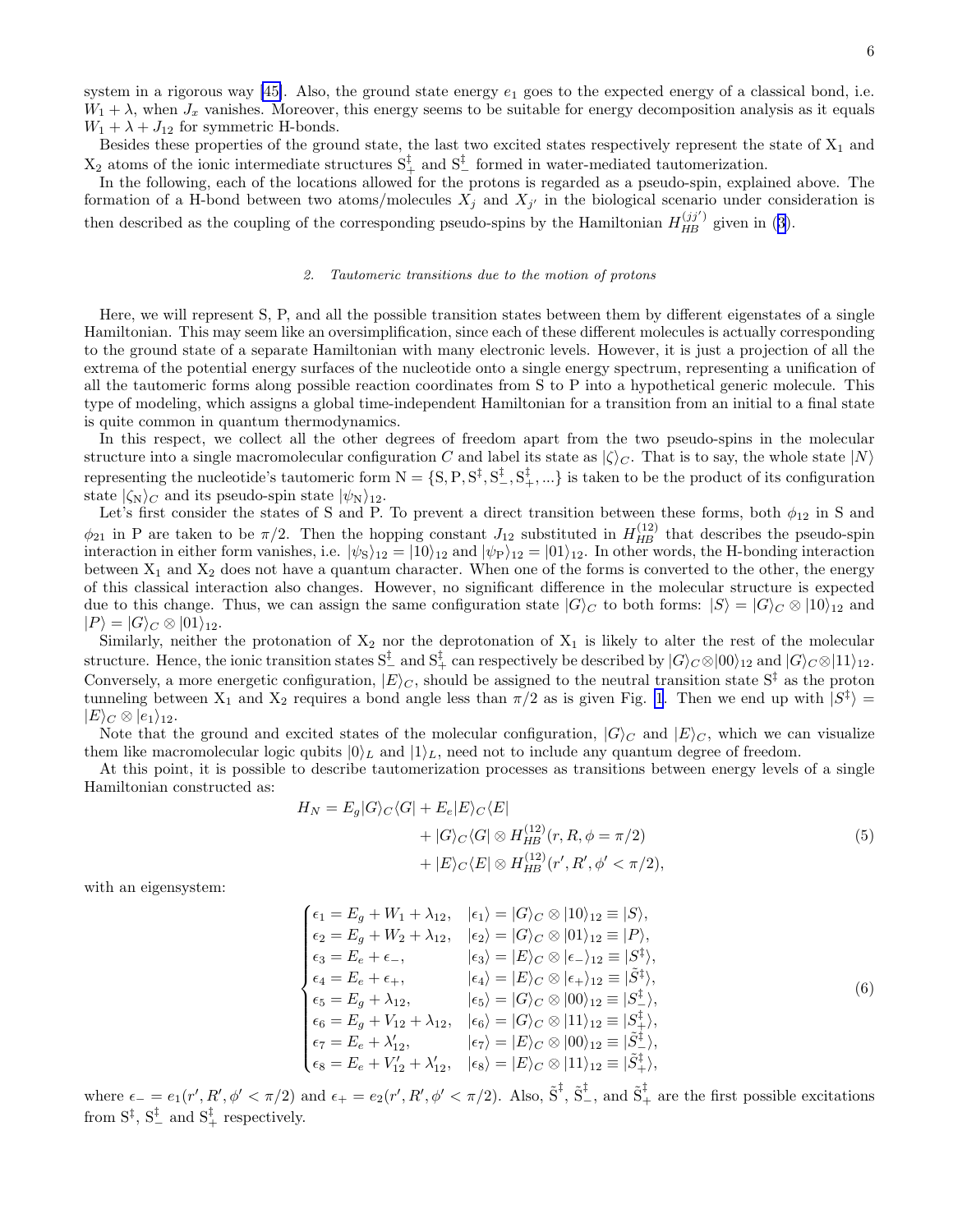# 3. Open quantum system dynamics

<span id="page-6-0"></span>The configuration of atoms/groups and the pseudo-spins are expected to be coupled to different phonon environments in different ways. For example, the configuration states are likely to exchange energy with a heat bath  $B$  in a reversible manner

$$
H_{BC} = \sum_{k} g_k \left| G \right\rangle_C \left\langle E \right| \otimes b_k^{\dagger} + g_k^* \left| E \right\rangle_C \left\langle G \right| \otimes b_k,\tag{7}
$$

where  $b_k^{\dagger}$  and  $b_k$  are phonon creation and annihilation operators associated with the kth oscillator mode of the bath. These bath operators can be related to the rotational vibration modes such as bending or libration modes that change the orientation of  $X_1$  and  $X_2$ . Such rotational vibrations may occur due to the collisions with solvent molecules or as a result of the intramolecular nucleotide dynamics. As  $X_1$  and  $X_2$  are covalently bonded to the rest of the molecule, these vibrations should be dependent on the orientation of the whole other atoms/groups close to them.

However, dominant environmental effect on the proton should be originated from the  $X_i$ –H stretch vibrations that aren't expected to affect rest of the molecule in a significant way. Charge fluctuations in the surrounding molecules may drive these oscillations and we can incorporate them into our model by coupling the position of the proton linearly to the equilibrium positions of phonons through

$$
H_{\tilde{B}S} = \sum_{j=\{1,2\}} \sigma_z^{(j)} \otimes \sum_k \tilde{g}_{k,j} \left(\tilde{b}_{k,j}^\dagger + \tilde{b}_{k,j}\right). \tag{8}
$$

where  $\tilde{b}^{\dagger}_{k,j}$  and  $\tilde{b}_{k,j}$  are phonon creation and annihilation operators of a second heat bath  $\tilde{B}$  and they are associated with the kth oscillator mode at the jth proton location.  $H_{\tilde{B}S}$  guarantees that the interaction of the pseudo-spins with this second heat bath  $\tilde{B}$  destroys the quantum correlations between them and has no further effect on the configuration.

As the magnitudes of  $E_q$  and  $E_e$  are significantly higher than the other components in the eigenenergies given in Eq.([6\)](#page-5-0), the evolution of configuration and pseudo-spins in the nucleotide can be assumed to be separated in such a way that the former is not affected by the latter, but not vice versa. In this respect, we can solve a master equation for the configuration and use this solution in the evolution of the pseudo-spins. Here, the evolution of either the pseudo-spin or the configuration state is described using the Markovian master equation in the Lindblad form[[46\]](#page-14-0), which is one of the key elements of the theory of quantum thermodynamics [\[47](#page-14-0)],

$$
\frac{d\rho}{dt} = -\frac{i}{\hbar}[H + \hbar H_{LS}, \rho] + \mathcal{D}(\rho),\tag{9}
$$

where  $H_{LS}$  is the Lamb shift Hamiltonian providing an environment-induced unitary contribution to the dynamics:

$$
H_{LS} = \sum_{\omega} \sum_{j,j'} S_{jj'}(\omega) A_j^{\dagger}(\omega) A_{j'}(\omega), \qquad (10)
$$

whereas  $D$  is the dissipator responsible for the irreversible dynamics:

$$
\mathcal{D}(\rho) = \sum_{\omega} \sum_{j,j'} \gamma_{jj'}(\omega) \left( A_{j'}(\omega) \rho A_j^{\dagger}(\omega) - \frac{1}{2} \{ A_j^{\dagger}(\omega) A_{j'}(\omega), \rho \} \right). \tag{11}
$$

While solving this master equation for the pseudo-spin state,  $\omega$  and  $A_i(\omega)$  are respectively taken to be the Bohr frequenciesand the Schrödinger picture eigenoperators of the pseudo-spin Hamiltonian  $H_{HB}$  in ([3\)](#page-4-0), i.e.,  $\omega = (e_{j'}$  $e_{j''}/\hbar$  and  $A_j(\omega) = \sum_{j'j''} |e_{j''}\rangle\langle e_{j''}|A_j|e_{j'}\rangle\langle e_{j'}|$  where  $A_j$  are the Pauli z operators in accordance with the Eq. (8). Also, the coefficients  $S_{jj'}(\omega)$  and  $\gamma_{jj'}(\omega)$  are defined as the imaginary part and one half of the real part of the one-sided Fourier transformation of the thermal correlation function of heat bath  $\ddot{B}$ .

Parameters of the pseudo-spin Hamiltonian  $H_{HB}$  used in this solution should change depending on the configuration statein line with the Eq. ([5\)](#page-5-0). To do so, if the configuration is in the state  $|G\rangle_C$ ,  $\omega$  and  $A_i(\omega)$  are evaluated using the eigensystem of  $H_{HB}$  that is calculated with a vanishing hopping constant  $J_x$ . This makes the dynamics of the pseudo-spins fully separable from each other and corresponds to a pure two-qubit dephasing process. Conversely, a non-vanishing  $J_x$  is taken into account when the configuration is in the state  $|E\rangle_C$ . This couples the dynamics of the pseudo-spins to each other and leads to an evolution that brings the pseudo-spin states to a detailed balance only between  $|e_1\rangle_{12}$  and  $|e_2\rangle_{12}$  in the stationary state.

On the other hand, the evolution of configuration state should be independent from the pseudo-spin state. Hence, the master equation (9) is solved for the configuration state using the Bohr frequencies and eigenoperators of an effective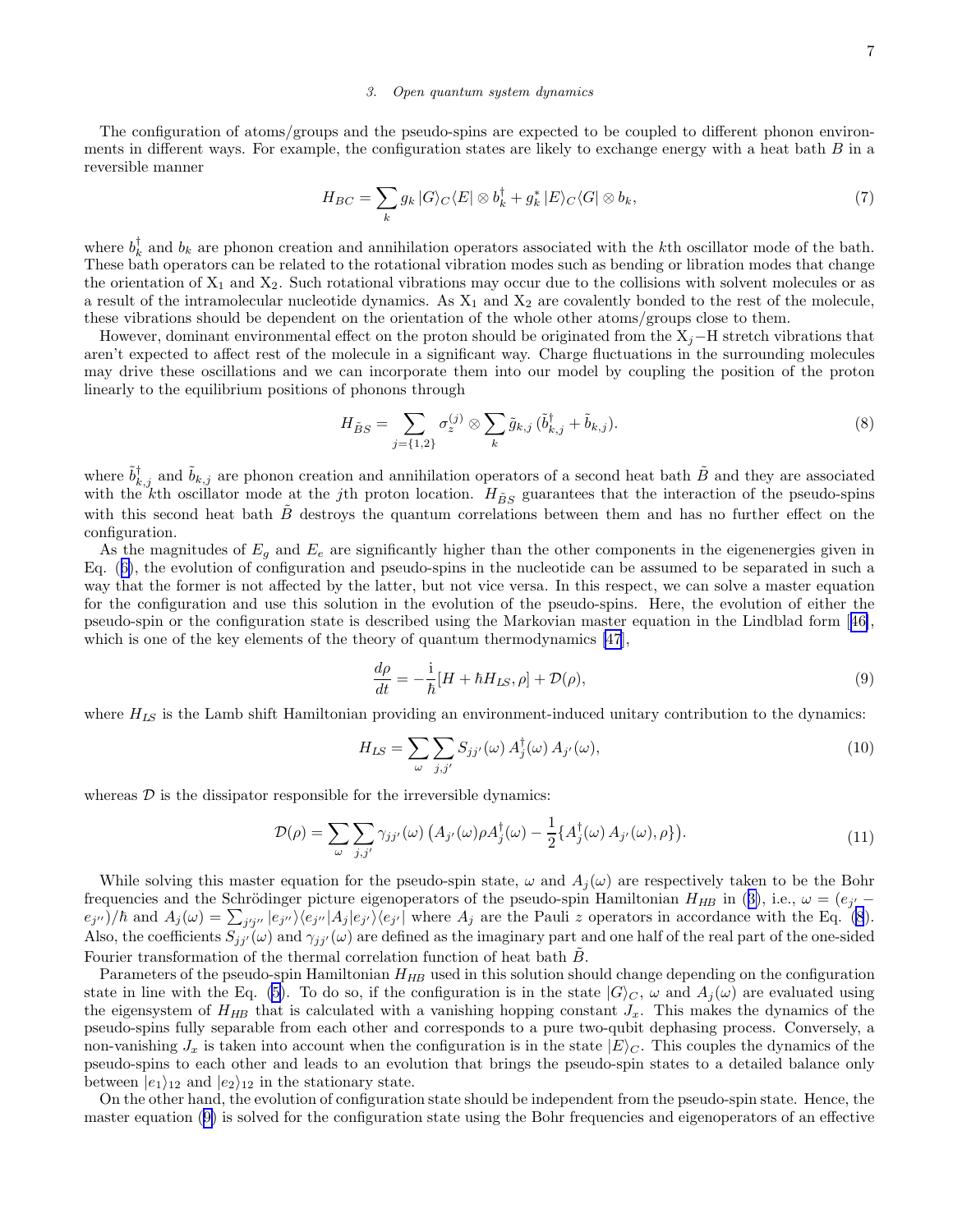<span id="page-7-0"></span>Hamiltonian  $H_C \approx E_g|G\rangle_C\langle G| + E_e|E\rangle_C\langle E|$ . However, the eigenoperators  $A_j(\omega)$  cannot be directly constructed from  $H_C$  and  $H_{BC}$ . The interaction Hamiltonian [\(7](#page-6-0)) is first decomposed into the form  $\sum_j A_j^{(C)} \otimes B_j^{(B)}$  with  $A_j^{(C)}$  and  $B_j^{(B)}$  are Hermitian operators on the Hilbert spaces of the configuration C and the bath B. Moreover, the coefficients  $S_{jj'}(\omega)$  and  $\gamma_{jj'}(\omega)$  are defined for the heat bath B this time. This solution describes a thermalization process.

# 4. Enzyme's conformational changes during the induced-fit mechanism

Two allowed proton locations in the binding site of E are also regarded as pseudo-spins, e.g.,  $|\psi_{\rm E}(t_0)\rangle_{34} = |01\rangle_{34}$ . Furthermore, we take into account the conformation of this site in a similar way and denote it by  $C'$ :  $|\zeta_{\mathcal{E}}(t_0)\rangle_{C'} =$  $\langle G'\rangle_{C'}$ . However, unlike the nucleotide's conformation C, C' is assumed to change in a classical and gradual way because of the intermolecular interaction so that its pseudo-spins are continuously tilted. Thus, the bond angles  $\phi_{13}$ and  $\phi_{42}$  become smaller and the resultant decrease in the energy of intermolecular H-bonds strengthens the binding interaction.

In accordance with the biological scenario under consideration (see Sec. IIA), the time-scale  $\tau_1$  of the binding interaction due to the induced-fit mechanism is supposed to be much larger than  $\tau_2$ , the time-scale over which E undergoes a conformational change that converts  $C'$  back to the initial state  $|G'\rangle_{C'}$ .

As the interaction Hamiltonian changes slowly in time relative to the conformational change that follows, the instantaneous eigenstates of the binding interaction are assumed to evolve independently. Hence, the enzyme substrate complex (ES) is considered to be in the corresponding ground state at every instant of time until it reaches the maximum complementarity between E and S. On the other hand, as E rapidly returns back to its initial state after this point due to the relation  $\tau_2 \ll \tau_1$ , the reverse conformational change is supposed to be driven by a sudden post-selection measurement on the pseudo-spins of E which accompanies the loss of energy from its configuration  $C'$ to the heat bath B.

#### C. Model Parameters

Bath descriptions in our model can be made to include realistic correlation functions that allow us to probe the actual dynamics in real-time. It is also possible to work in the equilibrium without specifying the bath correlation functions. In fact, as will be shown in the following section, the steady state of the chosen master equation requires the extraction of only two parameters,  $E_e - E_g$  and  $\epsilon_+ - \epsilon_-$  from the biochemical data.

 $E_e - E_q$  can be estimated using the activation energy values of the nucleotide tautomerization processes found in the literature. As an example, the energy barrier for the intramolecular single proton transfer on the Watson-Crick edge is calculated in the gas phase as 41.90 and 47.42 kcal/mol for thymine [\[48](#page-14-0)], 34.3 kcal/mol for guanine [\[49](#page-14-0)], and 45.6 kcal/mol for adenine[\[50](#page-14-0)]. To be consistent with these values, we set  $E_e - E_g$  to 42 kcal/mol when required in what follows.

Since  $\epsilon_+ - \epsilon_-$  equals to  $((W_1 - W_2)^2 + 4J_{12}^2)^{1/2}$ , we write  $\epsilon_+ - \epsilon_- \ge W_2 - W_1 = \epsilon_2 - \epsilon_1$ . That is to say, the value of  $\epsilon_+ - \epsilon_-$  is bounded below by the energy difference between the S and P tautomers of the nucleotide. This difference is calculated as 13.08 and 18.75 kcal/mol for thymine [\[48](#page-14-0)], 1.3 kcal/mol for guanine[[49\]](#page-14-0), and 12.6 kcal/mol for adenine[[50\]](#page-14-0) in the tautomerization processes given in the previous paragraph. Hence, the ratio of  $(E_e - E_q)/(\epsilon_2 - \epsilon_1)$ is equal to 3.20336 and 2.52907 for thymine, 26.3846 for guanine, and 3.61905 for adenine. Excluding the guanine because of the apparent incompatibility with the others, the mean of this ratio is found to be 3.11716. Then we can substitute  $1/3 \times (E_e - E_g) = 14$  kcal/mol for  $\epsilon_+ - \epsilon_-$  since it should be just above the value of  $\epsilon_2 - \epsilon_1$  for relatively small values of  $J_{12}$ .

Unless stated otherwise, we generate numerical predictions from the model using the values given above. To explore the sensitivity of the predictions to these values, we squeeze the energy levels of the Hamiltonian given in([5\)](#page-5-0) when it is necessary. In this respect, we decrease the value of  $E_e - E_g$  down to 34 kcal/mol, while increasing the value of  $\epsilon_+ - \epsilon_-$  up to 19 kcal/mol.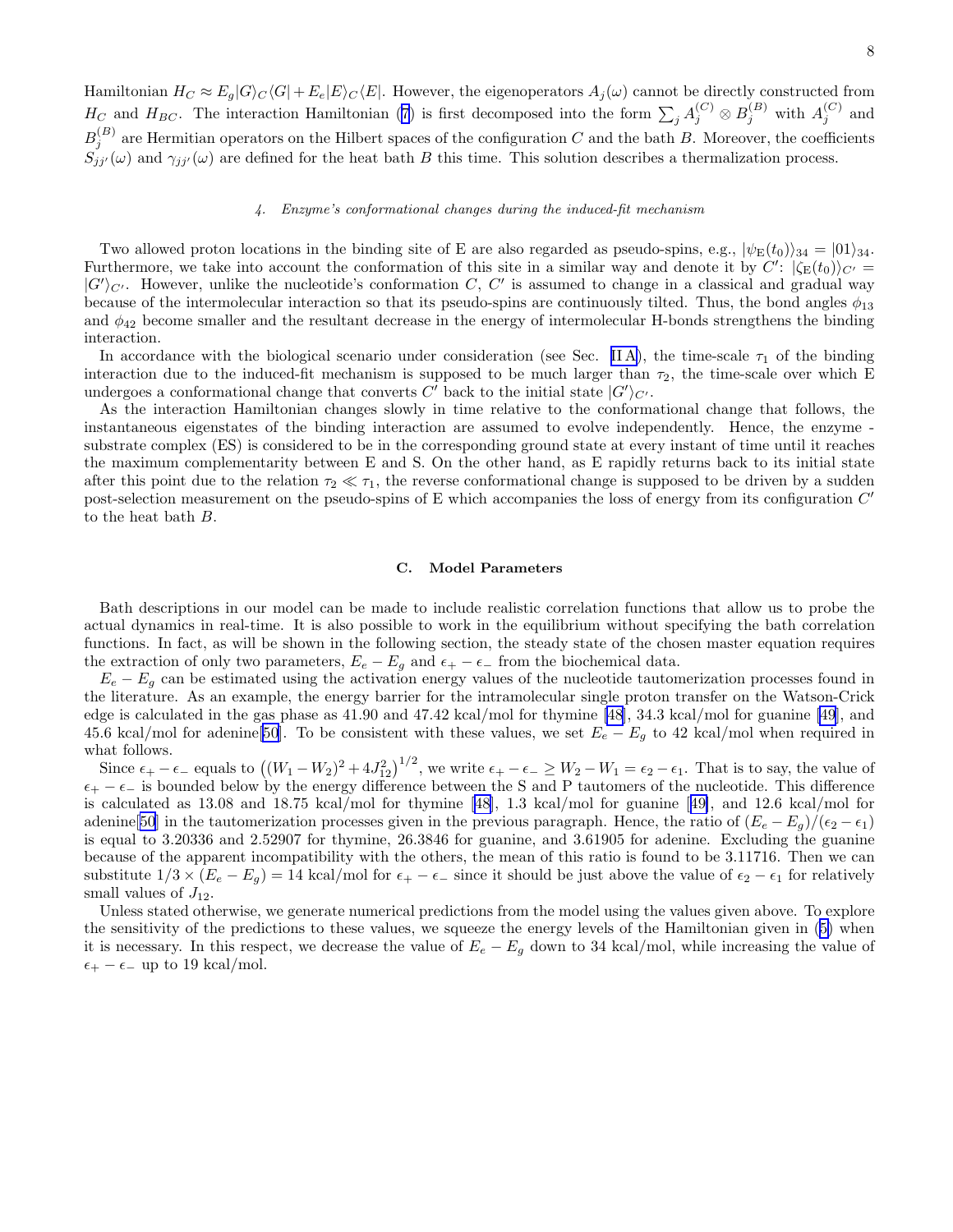# III. Results and Discussions

# A. Uncatalysed Reaction

In the absence of enzymes that catalyze the reaction, the interaction between the nucleotide and two heat baths B and  $\tilde{B}$  is responsible for the spontaneous tautomerization  $|S\rangle \leftrightarrow |S^{\ddagger}\rangle \rightarrow |P\rangle$ . Such a tautomerization can occur only if each of the interactions  $H_N$ ,  $H_{BC}$ , and  $H_{\tilde{B}S}$  comes to the fore one by one in the order given in what follows: the initialization of the transformation from  $|S\rangle$  to  $|P\rangle$  requires the excitation of configuration C due to an energy absorbtion from the heat bath B through  $H_{BC}$ . The resultant state  $|E\rangle_C \otimes |10\rangle_{12}$  is a coherent superposition of  $|\epsilon_3\rangle = |S^{\dagger}\rangle$  and  $|\epsilon_4\rangle$ . Immediately after this excitation, the self-Hamiltonian of the molecule drives the evolution towards  $S^{\ddagger}$  as  $\epsilon_3 < \epsilon_4$ . The transformation from this transition state to  $|P\rangle$  depends on (i) the destruction of the quantum correlations of the pseudo-spins through  $H_{\tilde{B}S}$  and (ii) the loss of energy from the configuration atoms/groups through  $H_{BC}$ . These two interactions in arbitrary order lead to a mixture of  $|S\rangle$  and  $|P\rangle$ .

As the configuration state represents the whole atoms/groups in nucleotide (except for the proton of the H atom whose locations are regarded as pseudo-spins), the occurrence of its excitation is expected to be quite rare. Since the spontaneous inter-conversion of tautomers requires this excitation to be initialized, its occurrence is expected to be rare also. We show this mathematically here.

The master equation approach introduced above relies on the assumption that the configuration energy  $E_g$  or  $E_e$ dominates the total energy of the nucleotide (see Sec. IIB3). This allows us to first investigate the configuration state dynamics alone and then explore the pseudo-spin state dynamics for the predetermined configurations in time.

The initial state in an uncatalysed reaction is  $|S\rangle = |G\rangle_C \otimes |10\rangle_{12}$ . The steady-state solution of the master equation of the configuration state does not depend on the initial state and equals  $P_g|G\rangle\langle G|_C + P_e|E\rangle\langle E|_C$  where  $P_{g/e} = e^{-\beta E_{g/e}}/(e^{-\beta E_g} + e^{-\beta E_e})$ . When the configuration state is fixed to  $|G\rangle_C$ , there isn't any coupling between the pseudo-spins and so the interaction  $H_{BC}$  leads to decoherence. Hence, the initial pseudo-spin state  $|\psi(t_0)\rangle_{12} = |10\rangle_{12}$ that does not carry any quantum coherence remains the same during the open system dynamics described by the Eq. ([9\)](#page-6-0). On the other hand, there is a non-vanishing coupling between the pseudo-spins when the configuration state is fixed to  $|E\rangle_C$ . As long as the initial pseudo-spin state  $|\psi(t_0)\rangle_{12}$  lives in a subspace spanned by  $\{|01\rangle, |10\rangle\}$ ,  $H_{BC}$  drives the evolution to a detailed balance between  $|\epsilon_-\rangle_{12}$  and  $|\epsilon_+\rangle_{12}$  according to the chosen master equation, i.e., the pseudospins' state relaxes to the athermal attractor state  $\rho_{12}^{eq} = P_-|\epsilon_-\rangle\langle\epsilon_-|+P_+|\epsilon_+\rangle\langle\epsilon_+|$  where  $P_\pm = e^{-\beta\epsilon_\pm}/(e^{-\beta\epsilon_+}+e^{-\beta\epsilon_-}).$ Hence, the open system dynamics bring the state  $|S\rangle$  towards

$$
\rho_{\rm N}^{eq} = P_g |G\rangle\langle G|_C \otimes |10\rangle\langle 10|_{12} + P_e |E\rangle\langle E|_C \otimes \rho_{12}^{eq}
$$
  
=  $P_g |S\rangle\langle S| + P_e P_- |S^{\dagger}\rangle\langle S^{\dagger}| + P_e P_+ |S^{\dagger}\rangle\langle \tilde{S}^{\dagger}|,$  (12)

in the stationary state. It means that we will observe the molecule in the substrate state with a probability of  $p(S) = P<sub>g</sub>$  at equilibrium. This probability is approximately equal to unity at physiological temperatures for the choice of  $E_e - E_g = 42 \text{ kcal/mol}$ . Similarly, the equilibrium probability of the occurrence of transition state becomes  $p(S^{\dagger}) = P_e P_{\dagger}$ . This probability is equal to 2.84 × 10<sup>-30</sup> for  $E_e - E_g = 42$  kcal/mol and  $\epsilon_{+} - \epsilon_{-} = 14$  kcal/mol at  $T = 37.5^{\circ}C$ . Increasing the temperature enhances it slightly but never exceeds the order of  $10^{-30}$  at physiological temperatures. On the other hand, the molecule cannot be converted to the product state in this approximation, even if the environment reaches extremely high temperatures as the final state  $\rho_N^{eq}$  is orthogonal to the  $|P\rangle$ , i.e.,  $p(P) = tr \left[ \rho_N^{eq} |P \rangle \langle P| \right] = 0.$ 

# B. Water-Mediated Reaction

Before moving on to the role of quantum H-bonds in enzyme-catalyzed tautomerization, we investigate first this role in water-mediated tautomerization. To do so, we take into account the formation of two H-bonds between the nucleotide and one or more water molecules. Allowed proton locations on the opposite sides of pseudo-spins 1 and 2 are also regarded as pseudo-spins and respectively labeled by  $\overline{1}$  and  $\overline{2}$ .

We assume that the intermolecular H-bonds described by  $H_{HB}^{(1\bar{1})}$  and  $H_{HB}^{(2\bar{2})}$  generate quantum correlations between the nucleotide and the water molecule(s) as:

$$
|\psi\rangle_{1\bar{1}2\bar{2}} = (\alpha|10\rangle + \sqrt{1-\alpha^2}|01\rangle)_{1\bar{1}} \otimes (\beta|01\rangle + \sqrt{1-\beta^2}|10\rangle)_{2\bar{2}}.
$$
\n(13)

We consider the open system dynamics just after the generation of these intermolecular correlations. First, we eliminate the water's degrees of freedom 1 and 2 by taking a partial trace over them and and focus on the reduced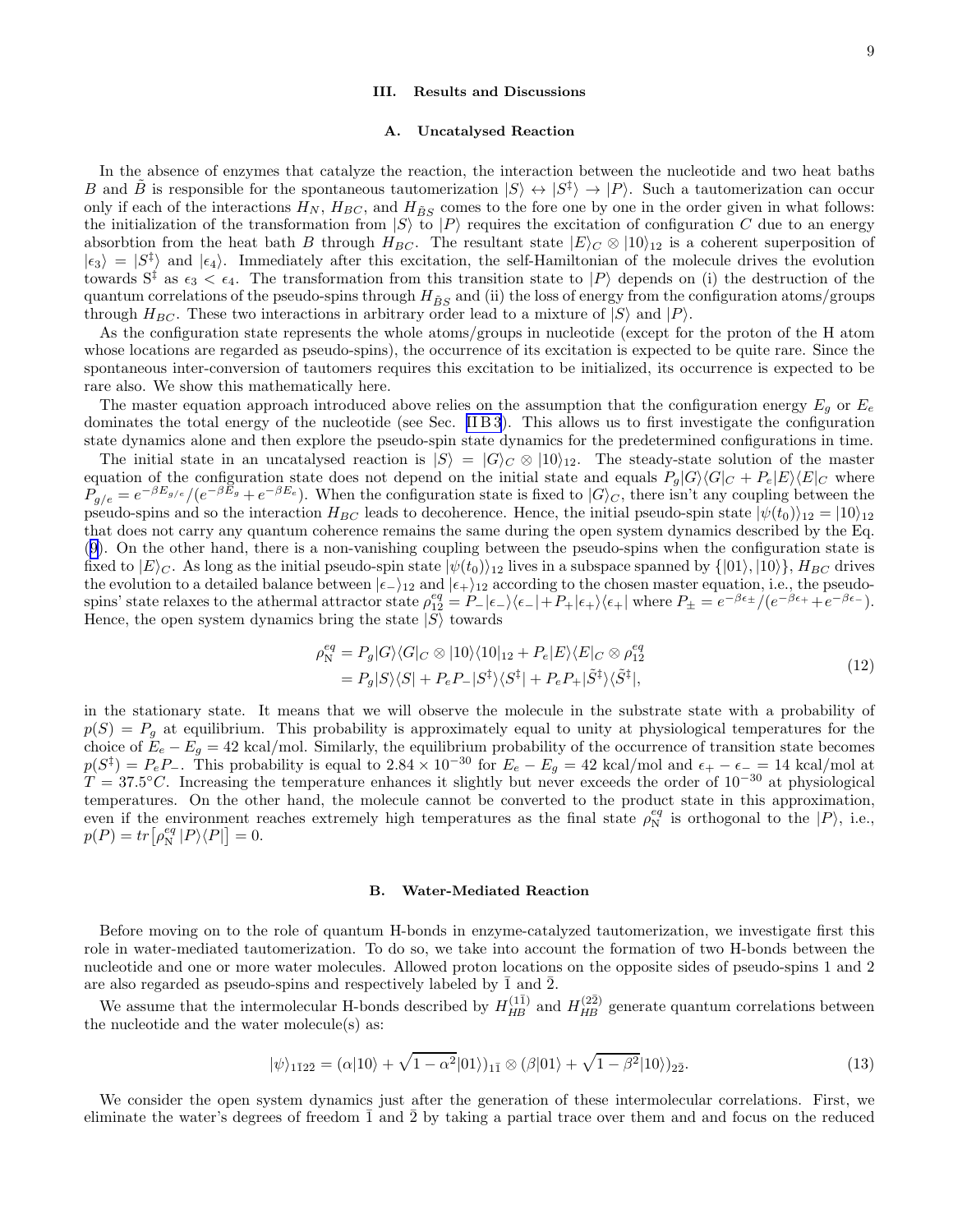system dynamics of the nucleotide. In this case, the initial state of the nucleotide is an incoherent superposition state:

$$
|\psi(t_0)\rangle_N = |G\rangle_C \otimes {\alpha^2 \beta^2, |10\rangle; (1 - \alpha^2)\beta^2, |00\rangle; \alpha^2 (1 - \beta^2), |11\rangle; (1 - \alpha^2)(1 - \beta^2), |01\rangle }_{12}.
$$
 (14)

Open system dynamics of this incoherent superposition ends up in the following state:

$$
\rho_{N|H_2O}^{eq} = \alpha^2 \beta^2 P_g |S\rangle\langle S| + (1 - \alpha^2)(1 - \beta^2) P_g |P\rangle\langle P| + (1 - \alpha^2) \beta^2 P_g |S_{-}^{\dagger}\rangle\langle S_{-}^{\dagger}| + \alpha^2 (1 - \beta^2) P_g |S_{+}^{\dagger}\rangle\langle S_{+}^{\dagger}| + (1 - \alpha^2) \beta^2 P_e |S_{-}^{\dagger}\rangle\langle \tilde{S}_{-}^{\dagger}| + \alpha^2 (1 - \beta^2) P_e |S_{+}^{\dagger}\rangle\langle \tilde{S}_{+}^{\dagger}| + (1 - \alpha^2 - \beta^2) P_e (P_{-} |S^{\dagger}\rangle\langle S^{\dagger}| + P_{+} |S^{\dagger}\rangle\langle \tilde{S}_{+}^{\dagger}|).
$$
\n(15)

If the intermolecular H-bonds generate maximal entanglement between the nucleotide and the water molecule(s), i.e.,  $\alpha = \beta = 1/\sqrt{2}$ , the nucleotide reaches an equilibrium such that  $p(S) = p(S_{-}^{\dagger}) = p(S_{+}^{\dagger}) = p(P) = P_g/4$  that equals to 0.25 for the chosen model parameters. The balance between these four tautomers can be driven through S or P by changing the values of  $\alpha$  and  $\beta$  corresponding to a decrease in the amount of total entanglement generated through the H-bonds.

The values of  $\alpha$  and  $\beta$  depend on the geometric parameters of the interaction which is totally random, i.e., although the tautomeric conversion of S to P may be mediated by means of the quantumness of water - nucleotide H-bonds, there is a very little chance for the molecules in aqueous solution to show the right orientations that provide the required values of  $\alpha$  and  $\beta$ .

# C. Enzyme Catalyzed Reaction

Before the interaction, the nucleotide and the enzyme both exist in their ground states:

$$
|\psi(t_0)\rangle_{\text{NE}} = |S\rangle \otimes |E\rangle
$$
  
=  $|G\rangle_C |10\rangle_{12} \otimes |G'\rangle_{C'} |01\rangle_{34}.$  (16)

The pseudo-spin term of this state can be thought as the ground state of the interaction Hamiltonian  $H_I$  =  $H_{HB}^{(13)} + H_{HB}^{(24)}$  with large pseudo-spin separations and vanishing hopping constants. When  $R_{13}$  and  $R_{24}$  become sufficiently small, a small amount of entanglement is generated through the weak  $X_1-H\cdots X_3$  and  $X_2\cdots H-X_4$  bonds:

$$
|\psi(t_1)\rangle_{\text{NE}} = |G\rangle_C \otimes |G'\rangle_{C'} \otimes (\alpha|10\rangle + \sqrt{1-\alpha^2}|01\rangle)_{13} \otimes (\beta|01\rangle + \sqrt{1-\beta^2}|10\rangle)_{24}.\tag{17}
$$

This weak interaction then induces a classical and gradual conformational change in the binding site of E according to the induced-fit mechanism and the bond angles  $\phi_{13}$  and  $\phi_{42}$  become smaller. As explained in Sec.s IIA and IIB4, this process occurs on a relatively large time-scale  $\tau_1$  and the pseudo-spins stay in the ground state of the time-dependent interaction Hamiltonian  $H_I$  at every instant of time. Hence, this conformational motion not only strengthens the binding interaction in ES complex due to a decrease in the energy, it also increases the quantum correlations of the intermolecular H-bonds.

In the meantime, the angle  $\phi_{43}$  and the inter-spin separation  $R_{43}$  both change during the binding stage (see Fig. [2](#page-3-0)). Hence, the intramolecular interaction between  $X_3$  and  $X_4$  gains a quantum character as well. In this respect, the total pseudo-spin interaction Hamiltonian  $H_I(t)$  should be taken as  $H_{HB}^{(13)} + H_{HB}^{(24)} + H_{HB}^{(34)}$  when  $t_2 > t_1$ .

When the interaction-induced conformational change stops at time  $t_3 > t_2$ , the binding site of the enzyme should end up in its highest excited state  $|E'\rangle$ , whereas the pseudo-spins should be in the ground state of  $H_I(t_3)$ :

$$
|\psi(t_3)\rangle_{\text{NE}} = |G\rangle_C \otimes |E'\rangle_{C'}
$$
  
\n
$$
\otimes (a|0011\rangle + b|0101\rangle + c|0110\rangle + d|1001\rangle + e|1010\rangle + f|1100\rangle)_{1234}
$$
  
\n
$$
\equiv |ES\rangle.
$$
 (18)

It follows from the state of the reaction intermediate ES that the entanglement generated at the end of the binding stage is shared among all of the four pseudo-spins. Next, we show that the four-qubit entanglement generated in this way can be transferred to S when the configuration and pseudo-spins of E subsequently return their initial states, which can enable the conversion of S to P. We will also consider the case in which the four-qubit entanglement of the reaction intermediate ES decays rapidly before the next conformational change of the enzyme.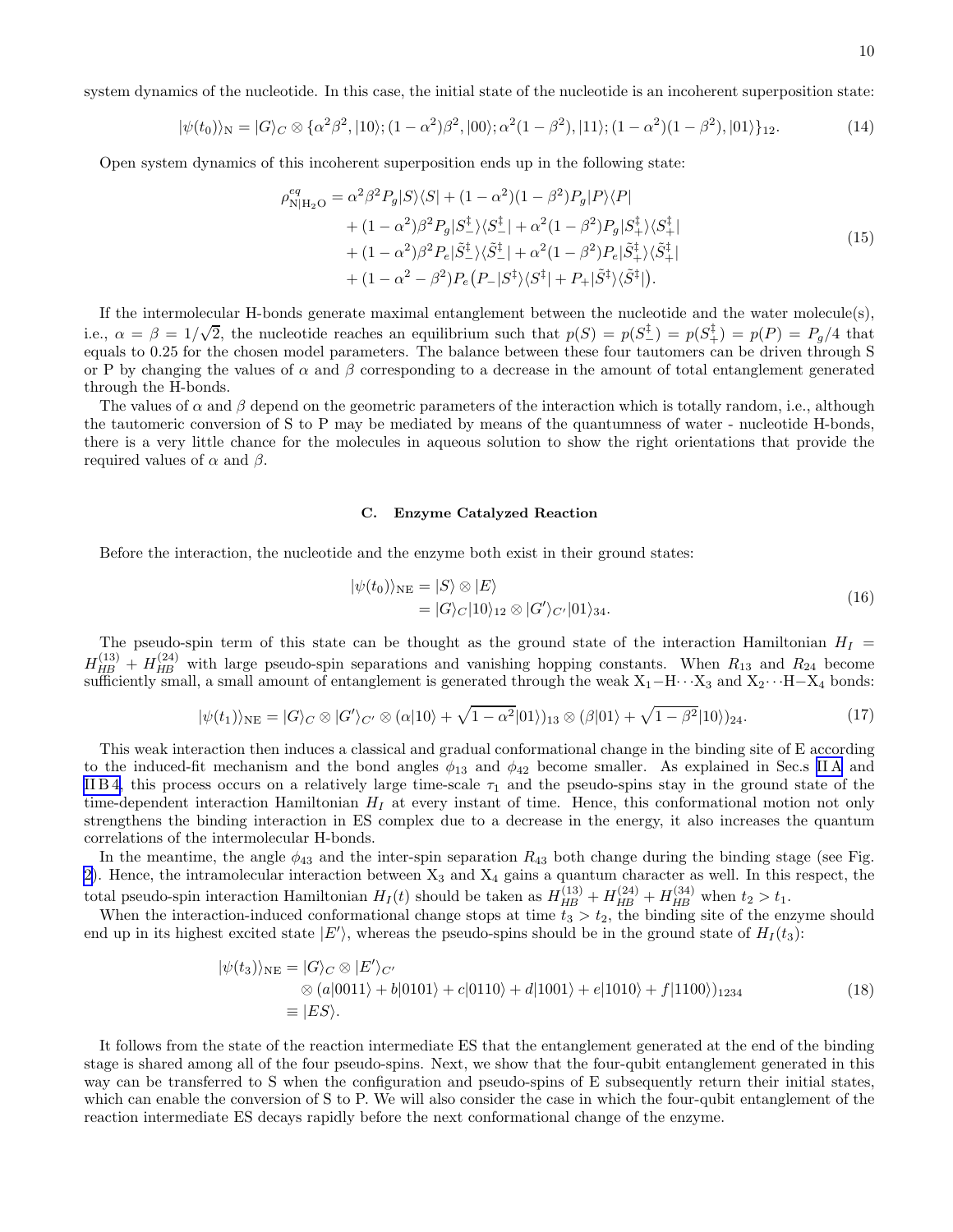# 1. Quantum correlated H-bonds

<span id="page-10-0"></span>We assume without any loss of generality that the quantum correlations of each three H-bonds in Fig. [2](#page-3-0)-b is sustained until E undergoes a conformational change that converts it back to the initial state. In other words,  $\tau_2$  is assumed to be small compared to the decoherence time  $\tau_D$  enforced by the heat bath B. This is quite reasonable as the H-bonded atoms/groups are partially isolated from their environment until the detachment of the ES complex.

As explained in Sec.s IIA and IIB 4, the second conformation motion of interest drives  $C'$  from  $|E'\rangle$  to  $|G'\rangle$  and is governed by the interaction Hamiltonian  $H_{BC'}$ . During the course of this relatively fast motion, the pseudo-spins of E should detach from the pseudo-spins of S and return back to the initial product state  $|01\rangle_{34}$ . We describe this conformation-induced process by a sudden post-selection measurement  $\mathbf{M} = \mathbf{I}_{12} \otimes |01\rangle_{34}\langle 01|$  and find that some of the four-qubit entanglement of the reaction intermediate ES can be transferred to the pseudo-spins of S when M converts the pseudo-spins of E back to their initial state:

$$
\mathbf{M} + H_{BC'} : |ES\rangle \to |\psi(t_4)\rangle_{NE} = |G\rangle_C \otimes (b'|01\rangle + d'|10\rangle)_{12} \otimes |E\rangle
$$
  
=  $(b'|P\rangle + d'|S\rangle) \otimes |E\rangle$   
=  $|ES^{\ddagger}\rangle,$  (19)

where  $b' = b/\sqrt{b^2 + d^2}$  and  $d' = \sqrt{1 - b'^2}$ . We can analyze the open system dynamics of the nucleotide using the master equation approach introduced in Sec. [II B 3](#page-5-0), starting at  $t = t_4$ . The stationary solution becomes

$$
\rho_{\mathcal{N}|qHB}^{eq} = d'^{2} P_{g} |G\rangle\langle G|_{C} \otimes |10\rangle\langle 10|_{12} + b'^{2} P_{g} |G\rangle\langle G|_{C} \otimes |01\rangle\langle 01|_{12} + P_{e} |E\rangle\langle E|_{C} \otimes \rho_{12}^{eq}
$$
  
= 
$$
d'^{2} P_{g} |S\rangle\langle S| + b'^{2} P_{g} |P\rangle\langle P| + P_{e} P_{-} |S^{\ddagger}\rangle\langle S^{\ddagger}| + P_{e} P_{+} |S^{\ddagger}\rangle\langle \tilde{S}^{\ddagger}|.
$$
 (20)

This means that the enzyme converts the nucleotide into the product state with a probability of  $p(P) = b^2 P_g$  at equilibrium. Also, neither  $p(S^{\ddagger})$  nor  $p(\tilde{S}^{\ddagger})$  changes when compared to equilibrium probabilities in the uncatalysed case.

b ′ depends on the strength of the H-bonds formed in the enzyme-substrate interaction, as does the efficiency of the catalysis. If the three H-bonds shown in Fig. [2](#page-3-0)-b generate a maximal W-type four-qubit entanglement, i.e.,  $a = b = c = d = e = f = 1/\sqrt{6}$ , the nucleotide reaches an equilibrium such that  $p(S) = p(P) = P_g/2$  that equals 0.5 for our chosen model parameters.

We can compare this result with another obtained in water-mediated tautomerization. When the amounts of entanglement generated through each water - nucleotide H-bond are chosen to be maximal, the nucleotide reaches an equilibrium with  $p(S) = p(P) = 0.25$ . Here, when the overall four-qubit entanglement is chosen to be maximal, the pairwise entanglement generated through each enzyme - nucleotide H-bond is not maximal and the equilibrium probabilities corresponding to both tautomers are twice as high as 0.25. Moreover, the ionic transition states  $S^{\ddagger}_{\pm}$  do not emerge unlike the water-mediated case in which  $p(S_{\pm}) = 0.25$ . In the meantime, the equilibrium probability of the neutral transition state is still kept at the order of  $10^{-30}$  at physiological temperatures.

In this context, not only the conformational change induced in the enzyme increases the likelihood of the formation of quantum H-bonds with the nucleotide, but also the subsequent conformational change that brings the enzyme back to its initial state makes quantum H-bonds a more efficient resource for the tautomerization process.

# 2. Classically correlated H-bonds

The assumption of  $\tau_2 < \tau_D$  isn't necessary to derive our insight into the possible role of proton tunneling in an induced-fit model of enzyme catalysis. Once the quantum correlations are created by proton tunneling events through H-bonds, the enzyme can use them as a resource to convert S to P by the same mechanism under consideration even if these correlations rapidly decay to classical correlations during decoherence.

In the case of  $\tau_2 > \tau_D$ , the final state of the pseudo-spins of ES at the end of the binding stage should be a classically correlated state rather than a four-qubit entangled state:

$$
\rho_{1234}(t_3) = a^2|0011\rangle\langle0011| + b^2|0101\rangle\langle0101| + c^2|0110\rangle\langle0110| + d^2|1001\rangle\langle1001| + e^2|1010\rangle\langle1010| + f^2|1100\rangle\langle1100|.
$$
\n(21)

After the pseudo-spins of E are detached from the pseudo-spins of S and returned back to their initial state by the post-selection measurement induced by the second conformational change, the nucleotide ends up in a mixture of S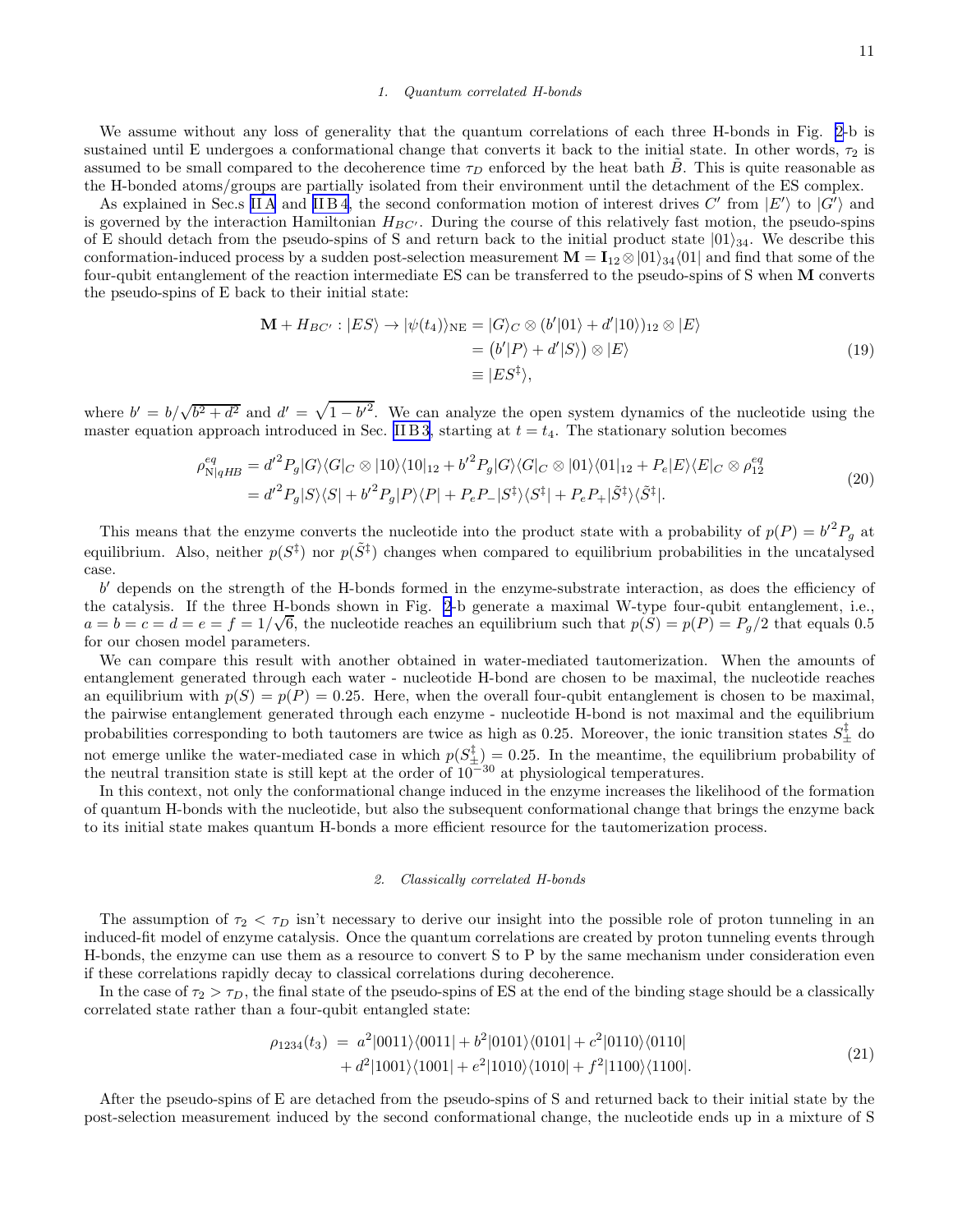and P as below:

$$
\rho_{NE}(t_4) = |G\rangle\langle G|_C \otimes (d'^2|10\rangle\langle 10|_{12} + {b'}^2|01\rangle\langle 01|_{12}) \otimes |E\rangle\langle E|
$$
  
= 
$$
(d'^2|S\rangle\langle S| + {b'}^2|P\rangle\langle P|) \otimes |E\rangle\langle E|
$$
  
\equiv 
$$
|ES^{\dagger}\rangle\langle ES^{\dagger}|,
$$
 (22)

where $b'$  and  $d'$  are the re-normalized b and d, as before. If we feed master equation ([9\)](#page-6-0) with this incoherent superposition state instead of the coherent superposition state  $|\psi(t_4)\rangle_N$  given in [\(19](#page-10-0)), the steady state solution  $\rho_N^{eq}$  $\mathrm{N}|cH\!B$ obtained is the same density matrix with  $\rho_{N|qHB}^{eq}$  in [\(20](#page-10-0)). Hence, the equilibrium probabilities remain the same in both cases. Our conclusion still holds even if the quantum correlations of H-bonds found in the reaction intermediate ES are converted to classical correlations by strong decoherence just at the beginning of the catalytic stage.

# 3. Activation energy

A state transformation from  $\rho$  to  $\rho'$  is said to be thermodynamically favorable only if the free energy F goes down, i.e.,  $\Delta F = F[\rho'] - F[\rho] \leq 0$ . Biological systems can carry out thermodynamically unfavorable state transformations by coupling them to favorable ones. However, even thermodynamically favorable biochemical state transformations generally involve the formation of transition states with higher free energies than initial states. Enzymes lower these activation barriers but are not expected to remove them completely. The difference in the free energy between the transition and initial (or final) states guarantees that this catalyzed transformation is sufficiently slow for the organism inside which it takes place.

It is worth remembering that the tautomerization process of interest is not assumed to be the ultimate catalytic function of the multifunctional enzyme, but rather supports a secondary catalytic function required for the ultimate one. In this respect, an interesting question to ask is whether all enzyme-catalyzed reactions have a rate-limiting step between the initial and final states. In other words, can an enzyme provide the formation of a transition state with a free energy lower than the free energy of the initial (or final) state in specific cases? The simple model investigated in this study points to a surprising possible answer to this question in what follows.

The free energy of the nucleotide can be calculated by:

$$
F[\rho] = \langle E \rangle - RTS[\rho] = tr[\rho H_N] + RTtr[\rho \log_2 \rho]
$$
\n(23)

where R is the universal gas constant, 1.987 cal/(mol K). As the states of S, P, and S<sup>‡</sup> are pure states, i.e., as  $tr[\rho^2] = 1$ for these tautomers, their von Neumann entropies vanishes. These states are also eigenstates of  $H_N$  which means that average energies taken over them are nothing but the corresponding eigenenergies. Hence, we end up with

$$
F\left[|S\rangle\langle S|\right] = \epsilon_1 < F\left[|P\rangle\langle P|\right] = \epsilon_2 < F\left[|S^\ddagger\rangle\langle S^\ddagger|\right] = \epsilon_3. \tag{24}
$$

We consider the free energy of the transition state  $ES^{\ddagger}$  that appears after the binding stage of enzyme catalysis and study the case in which quantum correlations that are generated through the H-bonds of ES is preserved until the startof the catalytic stage, i.e.,  $\tau_2 < \tau_D$ .  $|ES^{\ddagger}\rangle$  is separable (see Eq. ([19](#page-10-0))) and the reduced state of the nucleotide equals  $|ES^{\ddagger}\rangle_{\mathcal{N}} = |G\rangle_{C} \otimes (b'|01\rangle + d'|10\rangle)_{12}$  where  $d' = \sqrt{1-b'^{2}}$ . The expected value of the energy over this state is  $tr\left[|ES^{\ddagger}\rangle\langle ES^{\ddagger}|_N H_N\right] = b'^2\epsilon_2 + (1-b'^2)\epsilon_1$ . As it is a pure state, its von Neumann entropy vanishes and its free energy becomes

$$
F\left[|ES^{\ddagger}\rangle\langle ES^{\ddagger}|_{\rm N}\right] = b^{\prime 2}\epsilon_2 + (1 - {b^{\prime}}^2)\epsilon_1,\tag{25}
$$

which corresponds to a free energy just in-between the free energy of S and P, a value much lower than expected in biochemical reactions (Fig. [4\)](#page-12-0).

In the case of  $\tau_2 \nless \tau_D$ ,  $|ES^{\dagger}\rangle$  is separable again (see Eq. (22)) but the reduced state of the nucleotide equals  $|ES^{\ddagger}\rangle\langle ES^{\ddagger}|_N=|G\rangle\langle G|_C\otimes((1-b^{\prime2})|10\rangle\langle 10|_{12}+b^{\prime2}|01\rangle\langle 01|_{12}).$  As tr  $[|ES^{\ddagger}\rangle\langle ES^{\ddagger}|_N H_N]$  is also equal to  $b^{\prime2}\epsilon_2+(1-b^{\prime2})\epsilon_1$ , the expected value of the energy between S and P along the reaction coordinate is not affected by decoherence. However, unlike the previous case, the reduced state of the nucleotide is not a pure state, which means that its von Neumann entropy does not vanish:  $S[|ES^{\ddagger}\rangle\langle ES^{\ddagger}|_{N}] = -b'^{2} \log_{2} b'^{2} - (1-b'^{2}) \log_{2} (1-b'^{2}) > 0$ . The free energy then drops further by the loss of quantumness of correlations in the H-bonds as below:

$$
F\left[|ES^{\ddagger}\rangle\langle ES^{\ddagger}|_{\rm N}\right] = b'^2\epsilon_2 + (1 - {b'}^2)\epsilon_1 + RT(b'^2\log_2{b'}^2 + (1 - {b'}^2)\log_2(1 - {b'}^2)).\tag{26}
$$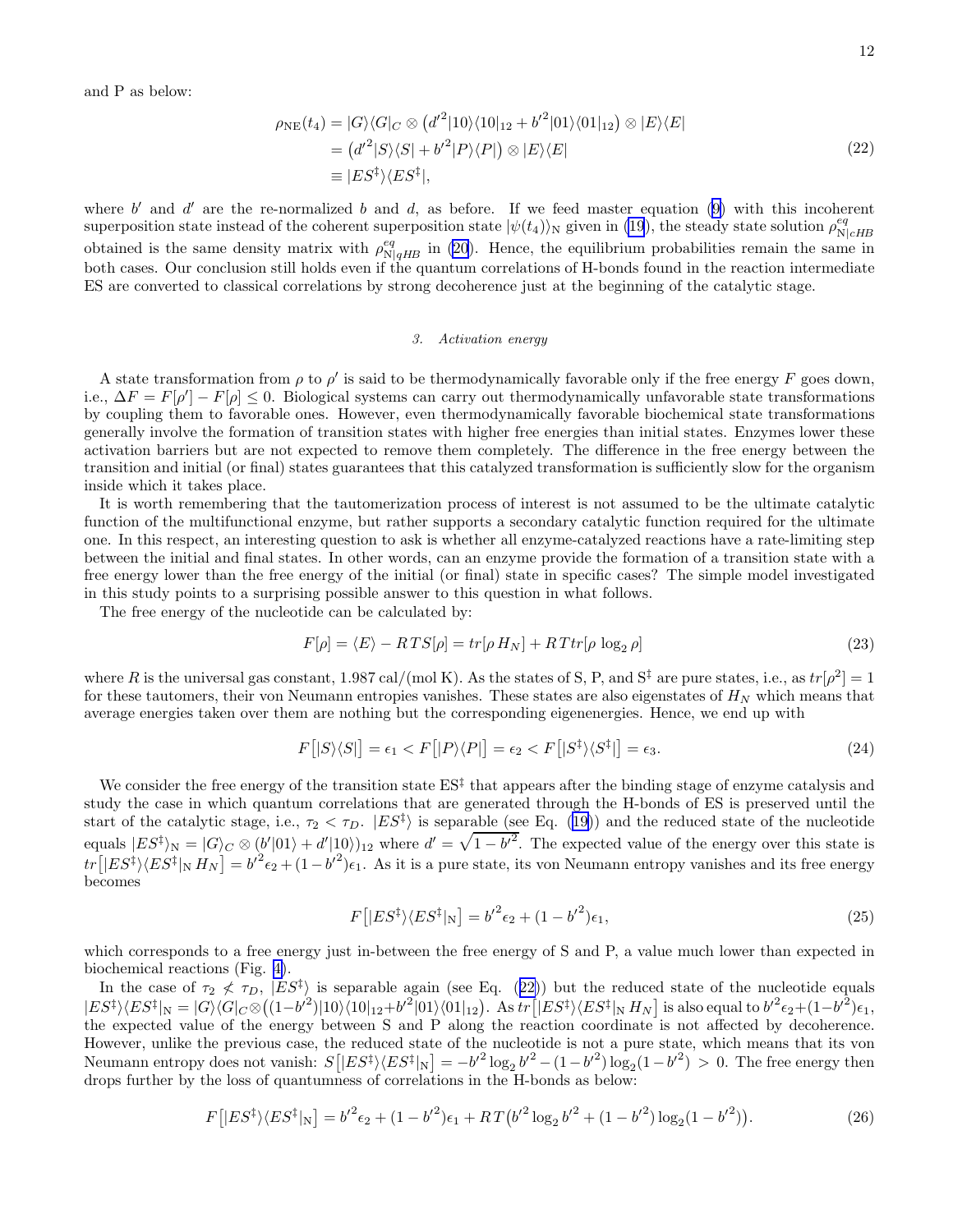<span id="page-12-0"></span>

FIG. 4. Alternative reaction pathways from S to P. Uncatalysed S (solid line) requires a high activation energy to reach  $S^{\ddagger}$ . Here,  $E_e - E_g = 42 \text{ kcal/mol}, \epsilon_+ - \epsilon_- = 14 \text{ kcal/mol}$  and  $F[|S\rangle\langle S|]$  is set to zero as explained in the text. E is found to lower the activation energy by leading the reaction into an alternative chemical pathway  $(ES^{\ddagger})$ . Quantum correlations generated through H-bonds enable E to lower the activation energy down to a much lower value in-between the energies of S and P.  $T = 37.5^{\circ}C$ ,  $\tau_2 < \tau_D$  and  $b'^2$  is fixed to 3/4, 2/4 and 1/4 respectively for the dashed, dot-dashed, and dotted lines.

However, this entropy-based decrease is not likely to be significant as  $RT < 1$  kcal/mol at physiological temperatures and  $S[|ES^{\ddagger}\rangle\langle ES^{\ddagger}|_{N}] \leq 1$ . Thus,  $F[|ES^{\ddagger}\rangle\langle ES^{\ddagger}|_{N}]$  is expected to be in-between  $F[|S\rangle\langle S|]$  and  $F[|P\rangle\langle P|]$  once again.

We can numerically compare the activation energies in the catalyzed and uncatalysed reactions using the model parameters that we chose above (Fig. 4). Let's fix  $F[|S\rangle\langle S|]$  to zero for simplicity. To do so, both of the conformation and pseudo-spin terms of  $\epsilon_1$  are equated to zero, i.e.,  $E_g = 0$  and  $W_1 + \lambda_{12} = 0$ . Furthermore, we assume without any loss of generality that  $((W_1 - W_2)^2 + 4J_{12}^2)^{1/2} \approx W_2 - W_1$ . Then we end up with  $F[[P \setminus \langle P]] \approx 14 \text{ kcal/mol}$  and  $F\left[\left|S^{\ddagger}\right\rangle\left\langle S^{\ddagger}\right|\right] \approx 42$  kcal/mol. When we take  $T = 37.5^{\circ}C$  and  $b'^2 = 1/2$  (or equivalently  $b = d = 1/\sqrt{6}$ ) as before,  $F[|ES^{\ddagger}\rangle\langle ES^{\ddagger}|_{\rm N}]$  becomes 7 kcal/mol if  $\tau_2 \leq \tau_D$ , and 6.38 kcal/mol otherwise. When  $b'^2$  is raised to 3/4, these values change to 10.5 and 10 kcal/mol respectively. On the other hand, a decrease in  $b'^2$  to 1/4 also lowers  $F[|ES^{\ddagger}\rangle\langle ES^{\ddagger}|_{\rm N}]$ |N to 3.5 for  $\tau_2 < \tau_D$  and 3 kcal/mol for  $\tau_2 > \tau_D$ . Hence the rate enhancement the enzyme brings about is in the range of 22 to 27 orders of magnitude for  $1/4 \leq b'^2 \leq 3/4$  and  $T = 37.5$ °C, based on the first-order rate equation  $k = \frac{k_B T}{h} e^{-\frac{\Delta F^{\ddagger}}{RT}}$ , where  $k_B$  is the Boltzmann constant and h is the Planck constant. The lower limit of this rate enhancement can be decreased down to  $5 \times 10^{19}$  by increasing the upper limit of  $b'^2$  up to unity. Both limits can be pulleddown by squeezing the energy levels of the Hamiltonian given in ([5\)](#page-5-0), e.g. when  $1/4 \le b'^2 < 1$ ,  $T = 37.5^{\circ}C$ ,  $E_e - E_g = 34$  kcal/mol, and  $\epsilon_+ - \epsilon_- = 19$  kcal/mol, the enzyme leads to a rate enhancement in the range of 10 to 20 orders of magnitude. Note that although this enhancement is more reasonable when compared to the experimentally estimated upper limits, it does not change our main proposition that the free energy of the transition state is smaller than the free energy of the product in the enzyme catalyzed reaction.

# IV. Conclusions

We showed that the quantum correlations generated through H-bonds can be used as a resource in an induced-fit mechanism that leads generic nucleotide tautomerization into an alternative chemical pathway. This increases the occurrence of the minor tautomeric form P even if the conversion of the major tautomeric form S to P isn't possible in the absence of the enzyme. Moreover, the advantages of this scenario go beyond that. As the new transition state that emerges in this pathway corresponds to the quantum superposition of S and P, the free energy for the new transition state is found to be between the individual free energies of S and P. Hence, the enzyme provides an alternative reaction pathway with a dramatically smaller activation energy (Fig. 4). Moreover, such a reactive pathway doesn't require anything more than a passive transformation of the enzyme's configuration in the catalytic stage.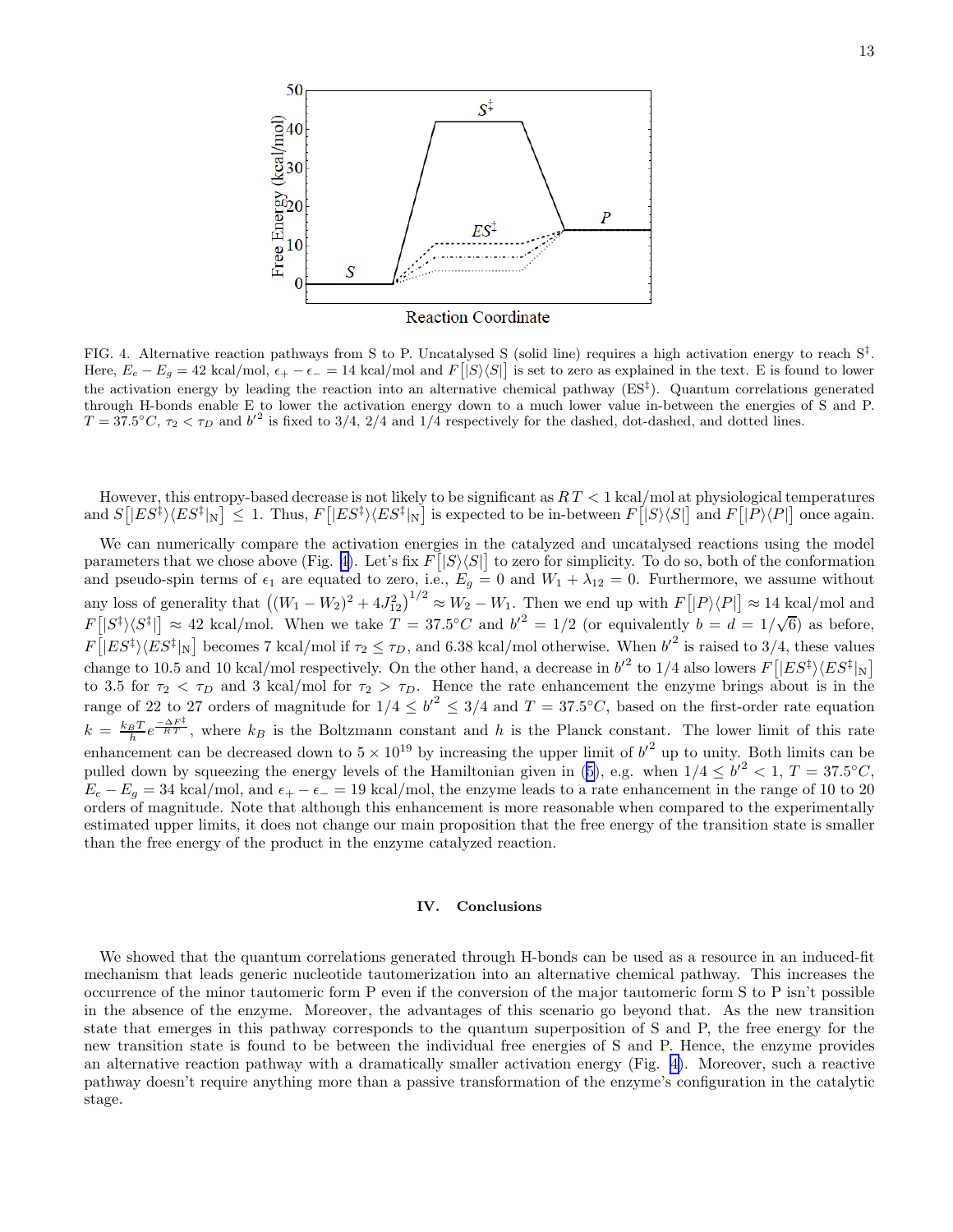# Acknowledgments

<span id="page-13-0"></span>O.P. thanks TUBITAK 2214-Program for financial support. T.F. and V.V. thank the Oxford Martin Programme on Bio-Inspired Quantum Technologies, the EPSRC and the Singapore Ministry of Education and National Research Foundation for financial support.

- [1] Fersht, A. 1999, Structure and mechanism in protein science: a guide to enzyme catalysis and protein folding, 2nd eds. W.H. Freeman, New York.
- [2] Garcia-Viloca, M., Gao, J., Karplus, M., and Truhlar, D.G., 2004, How enzymes work: analysis by modern rate theory and computer simulations. Science 303, 186–195 (doi: 10.1126/science.1088172).
- [3] Koshland, D. E., 1958, Application of a theory of enzyme specificity to protein synthesis. Proc. Natl. Acad. Sci. USA 44, 98–104 (doi: 10.1073/pnas.44.2.98).
- [4] Hammes, G. G., 2002, Multiple conformational changes in enzyme catalysis. Biochemistry 41, 8221–8228 (doi: 10.1021/bi0260839).
- [5] Savir, Y. and Tlusty, T., 2007, Conformational proofreading: the impact of conformational changes on the specificity of molecular recognition. PLoS ONE 2, e468 (doi: 10.1371/journal.pone.0000468).
- [6] Ma, B., Kumar, S., Tsai, C. J.,and Nussinov, R., 1999, Folding funnels and binding mechanisms. Protein Eng. 12, 713–720 (doi: 10.1093/protein/12.9.713).
- [7] Ma, B., Shatsky, M., Wolfson, H. J., and Nussinov, R., 2002, Multiple diverse ligands binding at a single protein site: a matter of pre-existing populations. Protein Sci. 11,  $184-197$  (doi:  $10.1110/\text{ps}.21302$ ).
- [8] Cha, Y., Murray, C.J., and Klinman J.P., 1989, Hydrogen tunneling in enzyme reactions. Science 243, 1325–1330 (doi: 10.1126/science.2646716).
- [9] Nesheim, J. C. and Lipscomb, J. D., 1996, Large kinetic isotope effects in methane oxidation catalyzed by methane monooxygenase: evidence for C-H bond cleavage in a reaction cycle intermediate. *Biochemistry* 35, 10240–10247 (doi: 10.1021/bi960596w).
- [10] Whittaker, M. M., Ballou, D. P., and Whittaker, J. W., 1998, Kinetic isotope effects as probes of the mechanism of galactose oxidase. *Biochemistry* 37, 8426-8436 (doi: 10.1021/bi980328t).
- [11] Basran, J., Sutcliffe, M. J., and Scrutton, N. S., 1999, Enzymatic H-transfer requires vibration-driven extreme tunneling. Biochemistry 38, 3218–3222 (doi: 10.1021/bi982719d).
- [12] Kohen, A., Cannio, R., Bartolucci, S., Klinman, J.P., 1999, Enzyme dyamics and hydrogen tunneling in a thermophilic alcohol dehydrogenase. Nature 399, 496–499 (doi: 10.1038/20981).
- [13] Harris, R., Meskys, R., Sutcliffe, M. J. and Scrutton, N. S., 2000, Kinetic studies of the mechanism of carbon-hydrogen bond breakage by the heterotetrameric sarcosine oxidase of Arthrobacter sp. 1-IN. Biochemistry 39, 1189–1198 (doi: 10.1021/bi991941v).
- [14] Allemann, R.K. and Scrutton, N.S., 2009, *Quantum tunnelling in enzyme-catalysed reactions.* RSC, Cambridge (doi: 10.1039/9781847559975).
- [15] Sen, A. and Kohen, A., 2010, Enzymatic tunneling and kinetic isotope effects: chemistry at the crossroads. J. Phys. Org. Chem. 23, 613–619 (doi: 10.1002/poc.1633).
- [16] Borgis, D. and Hynes, J. T., 1991, Molecular dynamics simulation for a model nonadiabatic proton transfer reaction in solution. J. Chem. Phys. 94, 3619–3628 (doi: 10.1063/1.459733).
- [17] Antoniou, D. and Schwartz, S.D., 1997, Large kinetic isotope effects in enzymatic proton transfer and the role of substrate oscillations. Proc. Natl. Acad. Sci. USA 94, 12360–12365.
- [18] Antoniou, D. and Schwartz, S.D., 2001, Internal enzyme motions as a source of catalytic activity: rate-promoting vibrations and hydrogen tunneling. *J. Phys. Chem. B* 105, 5553-5558 (doi:  $10.1021/ip004547b$ ).
- [19] Masgrau, L., Roujeinikova, A., Johannissen, L.O., Hothi, P., Basran, J., Ranaghan, K.E., Mulholland, A.J., Sutcliffe, M.J., Scrutton, N.S., Leys, D., 2006, Atomic description of an enzyme reaction dominated by proton tunneling. Science 312, 237–241 (doi: 10.1126/science.1126002).
- [20] Sutcliffe, M. J., Masgrau, L., Roujeinikova, A., Johannissen, K. E., Hothi, P., Basran, J., Ranaghan, K. E., Mulholland, A. J., Leys, D., and Scrutton, N. J., 2006, Hydrogen tunnelling in enzyme-catalysed H-transfer reactions: flavoprotein and quinoprotein systems. Phil. Trans. R. Soc. B 361: 1375–1386 (doi: 10.1098/rstb.2006.1878).
- [21] Hammes-Schiffer, S. and Watney, J. B., 2006, Hydride transfer catalysed by Escherichia coli and Bacillus subtilis dihydrofolate reductase: coupled motions and distal mutations. Phil. Trans. R. Soc. B 361, 1365–1373 (doi: 10.1098/rstb.2006.1869).
- [22] Glowacki, D. R., Harvey, J. N., and Mulholland, A. J., 2012, Taking Ockham's razor to enzyme dynamics and catalysis. Nat. Chem. 4, 169–176 (doi: 10.1038/nchem.1244).
- [23] Klinman, J. P. and Kohen, A., 2013, Hydrogen tunneling links protein dynamics to enzyme catalysis. Annu. Rev. Biochem. 82, 471–496 (doi: 10.1146/annurev-biochem-051710-133623).
- [24] Jevtic, S. and Anders, J., 2017, A qualitative quantum rate model for hydrogen transfer in soybean lipoxygenase. J. Chem. Phys. 147, 114108 (doi:10.1063/1.4998941).
- [25] Doll, K.M., Bender, B.R., Finke, R.G., 2003, The first experimental test of the hypothesis that enzymes have evolved to enhance hydrogen tunneling. J. Am. Chem. Soc. 125, 10877–10884 (doi: 10.1021/ja030120h).